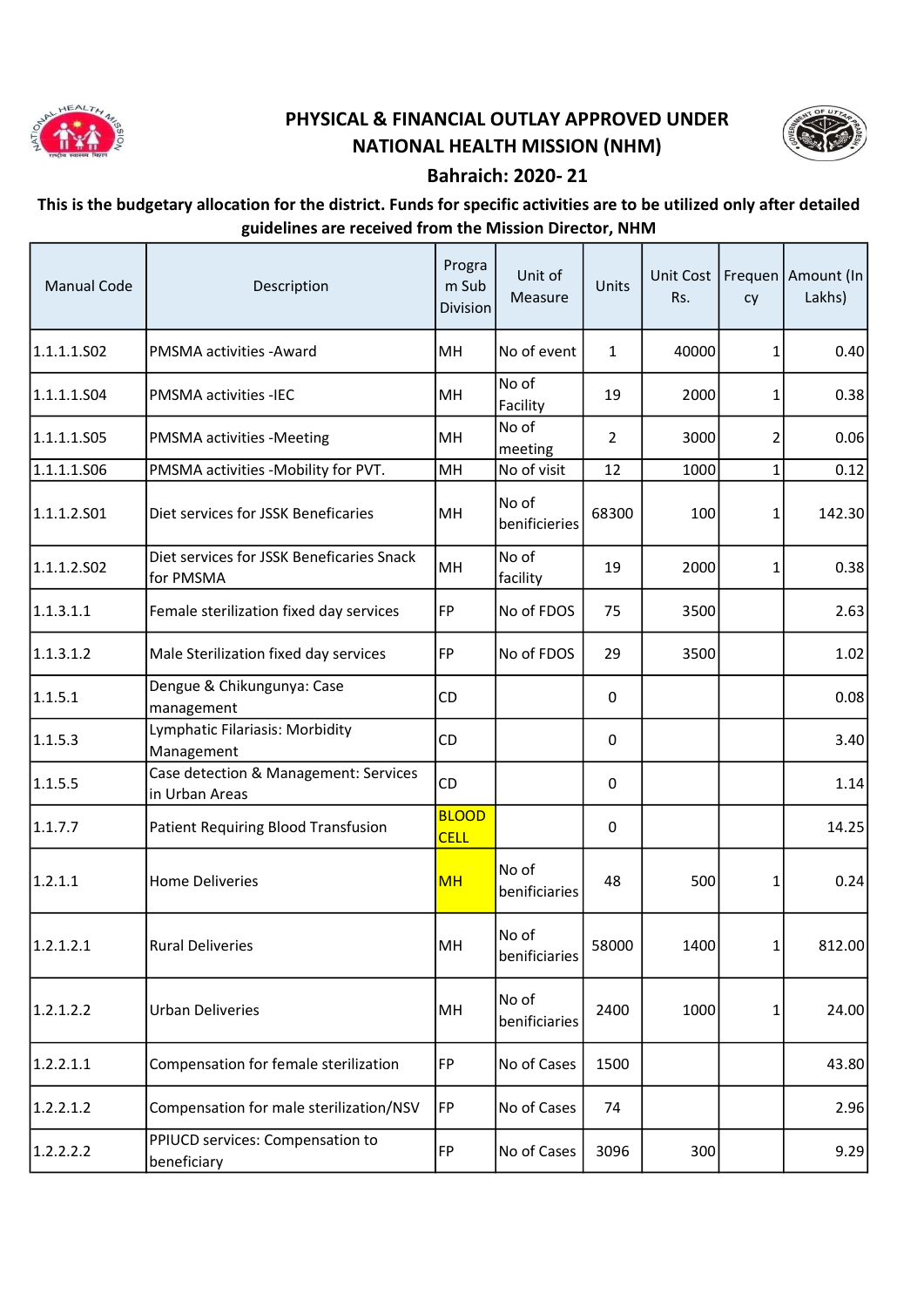| <b>Manual Code</b> | Description                                                                                 | Progra<br>m Sub<br><b>Division</b> | Unit of<br>Measure     | Units          | Rs.   | cy | Unit Cost   Frequen   Amount (In<br>Lakhs) |
|--------------------|---------------------------------------------------------------------------------------------|------------------------------------|------------------------|----------------|-------|----|--------------------------------------------|
| 1.2.2.2.3          | PAIUCD Services: Compensation to<br>beneficiary                                             | <b>FP</b>                          | No of Cases            | 10             | 300   |    | 0.03                                       |
| 1.2.2.2.4          | Injectable contraceptive incentive for<br>beneficiaries                                     | <b>FP</b>                          | No of Cases            | 8138           | 100   |    | 8.14                                       |
| 1.2.3.2            | TB Patient Nutritional Support under<br>Nikshay Poshan Yojana                               | <b>CD</b>                          |                        | 0              |       |    | 220.40                                     |
| 1.3.1.1            | SNCU                                                                                        | <b>CH</b>                          | No of<br>Facility      | $\mathbf{1}$   |       |    | 10.00                                      |
| 1.3.1.2            | <b>NBSU</b>                                                                                 | <b>CH</b>                          | No of<br>Facility      | 6              | 5000  | 12 | 3.60                                       |
| 1.3.1.4            | <b>NRCs</b>                                                                                 | <b>CH</b>                          | No of<br>Facility      | 1              |       |    | 7.80                                       |
| 1.3.1.6            | AH/ RKSK Clinics                                                                            | <b>RKSK</b>                        |                        | 16             |       |    | 2.56                                       |
| 1.3.1.7.S02        | Phone and Internet Charges for DEIC<br>Manager                                              | <b>RBSK</b>                        | no of DEIC<br>managers | $\mathbf{0}$   | 2000  | 1  | 0.02                                       |
| 1.3.1.8            | <b>District NCD Clinic</b>                                                                  |                                    |                        | $\mathbf 0$    |       |    | 1.00                                       |
| 1.3.1.9            | CHC NCD Clinic: Mobility, Miscellaneous &<br>Contingencies                                  | <b>NCD</b>                         |                        | 0              |       |    | 14.00                                      |
| 1.3.2.4            | Consumables for computer including<br>provision for internet access for<br>strengthening RI | R <sub>1</sub>                     | No.                    | 0              | 1000  | 12 | 0.12                                       |
| 1.3.2.6.501        | IMEP Services- BMW- DH                                                                      | <b>IMEP</b>                        |                        | 293            |       |    | 38.50                                      |
| 1.3.2.6.S02        | IMEP Services- BMW- CHC/BPHC                                                                | <b>IMEP</b>                        |                        | 448            |       |    | 58.87                                      |
| 1.3.2.6.503        | IMEP Services- BMW Block Level UPHC &<br><b>District Level UPHC</b>                         | <b>IMEP</b>                        |                        | $\overline{4}$ |       |    | 0.53                                       |
| 1.3.2.6.504        | IMEP Services - BMW-MCH Wing                                                                | <b>IMEP</b>                        |                        | 50             |       |    | 6.57                                       |
| 1.3.2.6.506        | IMEP Services- Machnized Cleaning - DH                                                      | <b>IMEP</b>                        |                        | 0              |       |    | 112.63                                     |
| 1.3.2.6.508        | IMEP Services- Mannual Laundry-DH &<br>MCH Wing (100 Bed)                                   | <b>IMEP</b>                        |                        | $\pmb{0}$      |       |    | 5.52                                       |
| 1.3.2.6.509        | IMEP Services- Mechanized Laundry-50<br>District Level Hospital                             | <b>IMEP</b>                        |                        | 1              |       |    | 48.46                                      |
| 1.3.2.6.510        | IMEP Services- Cleaning - CHC/BPHC                                                          | <b>IMEP</b>                        |                        | 448            |       |    | 29.48                                      |
| 1.3.2.6.511        | IMEP Services-Cleaning - MCH Wing                                                           | <b>IMEP</b>                        |                        | 50             |       |    | 3.29                                       |
| 1.3.2.6.513        | <b>IMEP Services-Cleaniness - Sub Centers</b>                                               | <b>IMEP</b>                        |                        | 310            |       |    | 18.60                                      |
| 1.3.2.6.S15        | POL for generator-DH                                                                        | <b>IMEP</b>                        |                        | $\pmb{0}$      |       |    | 6.30                                       |
| 1.3.2.6.516        | POL for generator -CHC and BPHC                                                             | <b>IMEP</b>                        |                        | $\mathbf 0$    |       |    | 22.05                                      |
| 2.2.1              | POL for Family Planning/Others                                                              | <b>FP</b>                          | No of FDOS             | 110            | 1000  |    | 1.10                                       |
| 2.2.2              | Mobility & Communication support for AH<br>counsellors & RKSK Coordinators                  | <b>RKSK</b>                        | No of<br>Councelor     | 16             | 1200  | 12 | 2.30                                       |
| 2.2.3              | Mobility support for RBSK Mobile health<br>team                                             | <b>RBSK</b>                        | No of<br>vehicles      | 28             | 33000 | 12 | 110.88                                     |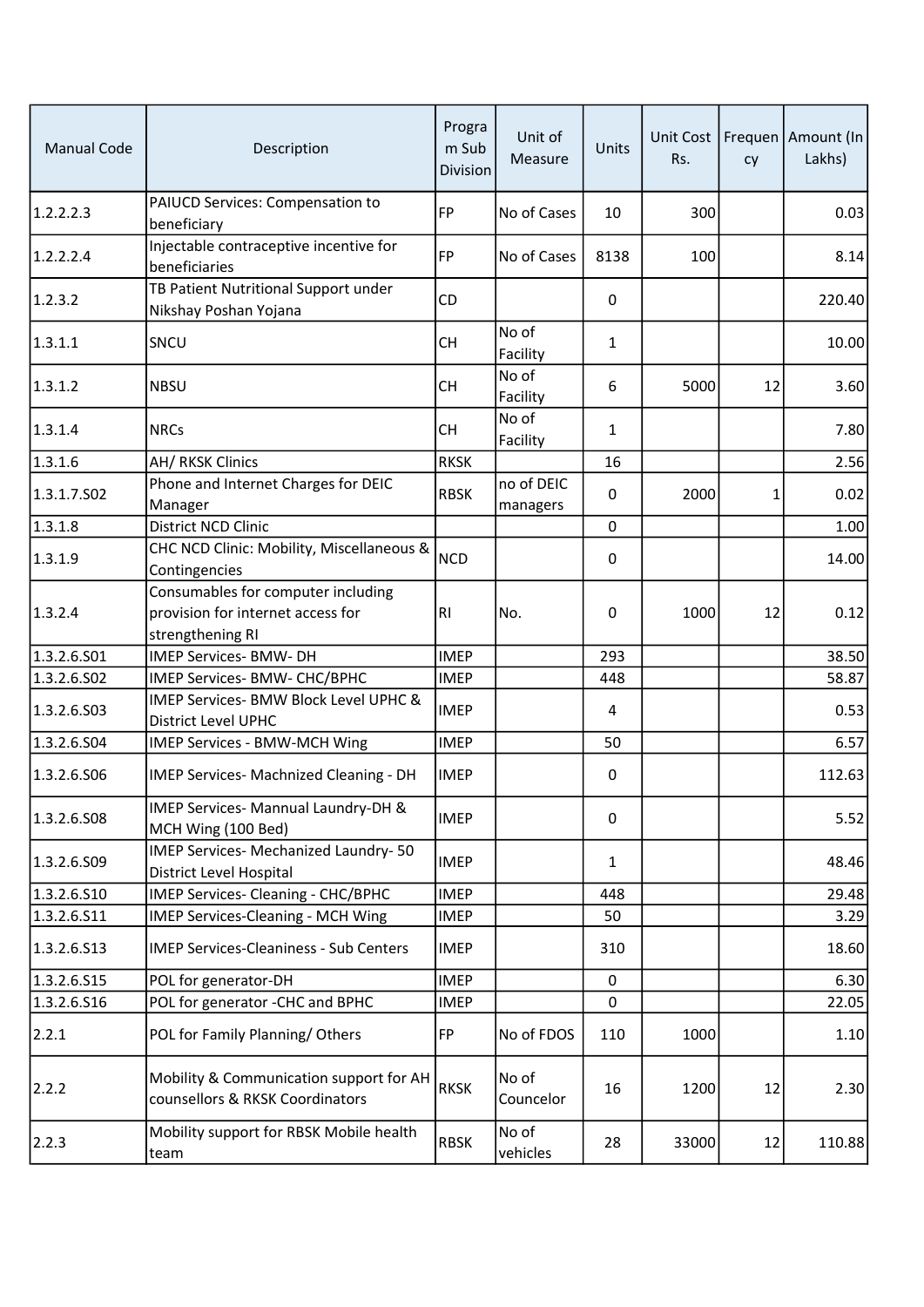| <b>Manual Code</b> | Description                                                                                                                                                                                      | Progra<br>m Sub<br><b>Division</b> | Unit of<br>Measure                      | Units            | Unit Cost<br>Rs. | cy       | Frequen   Amount (In<br>Lakhs) |
|--------------------|--------------------------------------------------------------------------------------------------------------------------------------------------------------------------------------------------|------------------------------------|-----------------------------------------|------------------|------------------|----------|--------------------------------|
| 2.2.4              | Support for RBSK: CUG connection per<br>team and rental                                                                                                                                          | <b>RBSK</b>                        | No of teams                             | 28               | 200              | 12       | 0.67                           |
| 2.2.8              | Pulse Polio operating costs                                                                                                                                                                      | RI                                 |                                         | 0                |                  |          | 8.64                           |
| 2.3.1.1.2          | Monthly Village Health and Nutrition Days                                                                                                                                                        | R <sub>1</sub>                     | no of<br>sessions                       | 5904             | 100              | 1        | 5.90                           |
| 2.3.1.5            | Organizing Adolescent Health day                                                                                                                                                                 | <b>RKSK</b>                        | No of AHD                               | 930              | 2500             | 1        | 23.25                          |
| 2.3.1.6            | <b>Organising Adolescent Friendly Club</b><br>meetings at subcentre Level                                                                                                                        | <b>RKSK</b>                        | No of AFC                               | 2790             | 250              | 9        | 6.98                           |
| 2.3.1.9            | Focus on slum & underserved areas in<br>urban areas/alternative vaccinator for<br>slums                                                                                                          | R1                                 |                                         | 48               |                  |          | 1.01                           |
| 2.3.1.10           | Mobility support for mobile health team/<br>TA/DA to vaccinators                                                                                                                                 | RI                                 | No of<br>mobile<br>immunizati<br>on Van | 0                | 33000            |          | 5.94                           |
| 2.3.2.3            | DMHP: Targeted interventions at<br>community level Activities & interventions<br>targeted at schools, colleges, workplaces,<br>out of school adolescents, urban slums<br>and suicide prevention. | <b>NCD</b>                         |                                         | $\boldsymbol{0}$ |                  |          | 6.00                           |
| 2.3.2.5            | Tobacco Cessation Centre (TCC): Weekly<br>FGD with the tobacco users                                                                                                                             | <b>NCD</b>                         |                                         | 0                |                  |          | 0.52                           |
| 2.3.3.2            | Screening and free spectacles to school<br>children                                                                                                                                              | <b>NCD</b>                         |                                         | 0                |                  |          | 6.10                           |
| 2.3.3.3            | Screening and free spectacles for near<br>work to Old Person                                                                                                                                     | <b>NCD</b>                         |                                         | 0                |                  |          | 6.10                           |
| 2.3.3.4.1          | Coverage of Public School                                                                                                                                                                        | <b>NCD</b>                         |                                         | $\pmb{0}$        |                  |          | 0.67                           |
| 2.3.3.4.2          | Coverage of Pvt. School                                                                                                                                                                          | <b>NCD</b>                         |                                         | 0                |                  |          | 2.00                           |
| 2.3.3.4.3          | Coverage of Public School in other's school<br>programme                                                                                                                                         | <b>NCD</b>                         |                                         | 0                |                  |          | 1.33                           |
| 2.3.3.4.4          | Coverage of Pvt. School in other's school<br>programme                                                                                                                                           | <b>NCD</b>                         |                                         | 0                |                  |          | 1.00                           |
| 2.3.3.4.5          | Sensitization campaign for college<br>students                                                                                                                                                   | <b>NCD</b>                         |                                         | 0                |                  |          | 2.00                           |
| 3.1.1.1.1          | JSY Incentive to ASHA                                                                                                                                                                            | <b>MH</b>                          | No of ASHA                              | 49600            | 600              | 1        | 297.60                         |
| 3.1.1.1.2          | ASHA incentive under MAA programme @<br>Rs 100 per ASHA for quarterly mother's<br>meeting                                                                                                        | <b>CH</b>                          | No of<br>meetings                       | 2551             | 100              |          | 5.10                           |
| 3.1.1.1.3.501      | Incentive for Home Based Newborn Care<br>programme Rural                                                                                                                                         | <b>CH</b>                          | No of<br>newborn                        | 102211           | 250              | $1\vert$ | 255.53                         |
| 3.1.1.1.5          | Incentive for referral of SAM cases to NRC<br>and for follow up of discharge SAM<br>children from NRCs                                                                                           | <b>CH</b>                          | No of Child                             | 860              | 150              | 1        | 0.26                           |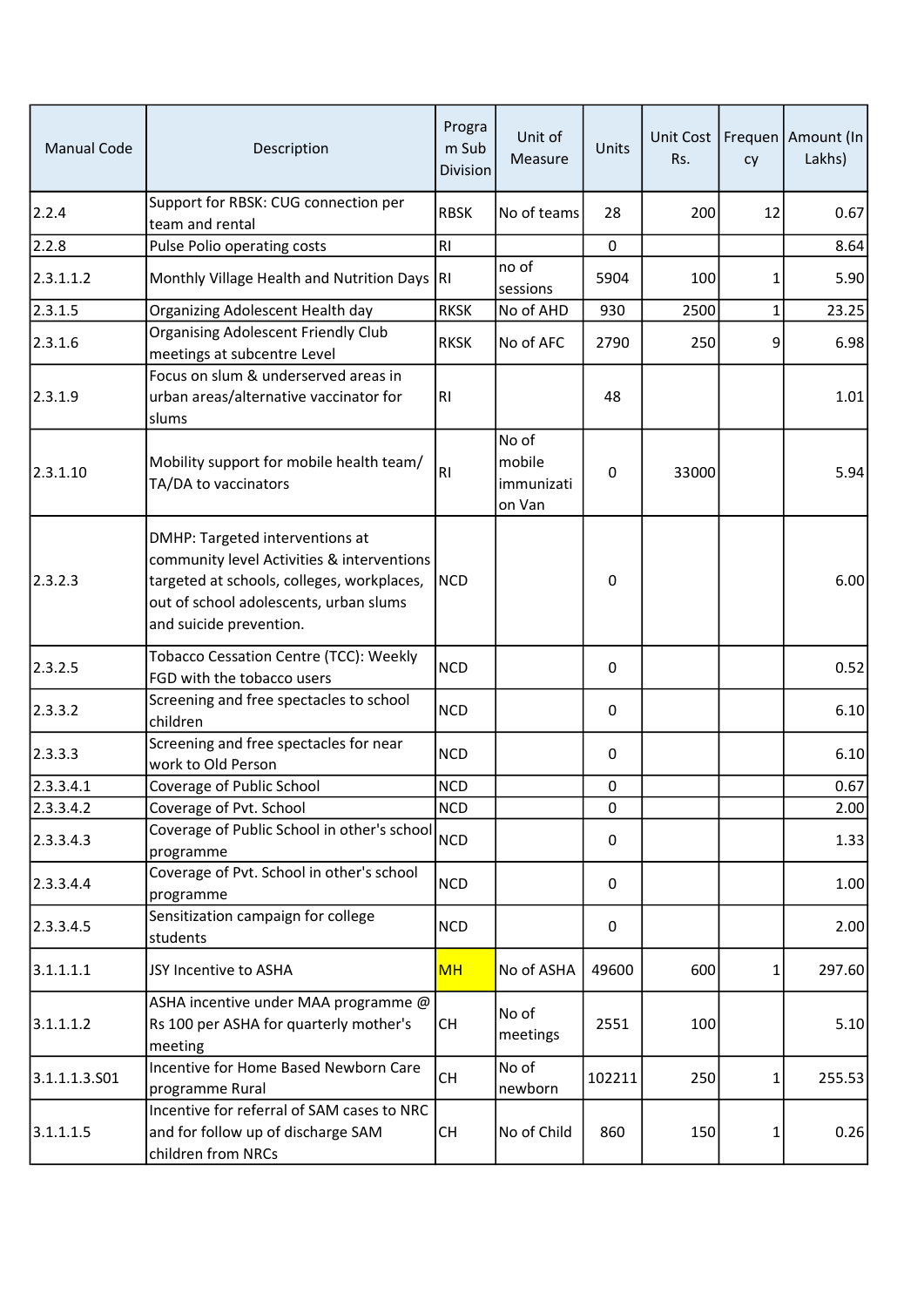| <b>Manual Code</b> | Description                                                                                                       | Progra<br>m Sub<br><b>Division</b> | Unit of<br>Measure             | <b>Units</b> | Unit Cost<br>Rs. | cy       | Frequen   Amount (In<br>Lakhs) |
|--------------------|-------------------------------------------------------------------------------------------------------------------|------------------------------------|--------------------------------|--------------|------------------|----------|--------------------------------|
| 3.1.1.1.6          | Incentive for National Deworming Day for<br>mobilising out of school children                                     | <b>RKSK</b>                        | No of ASHA                     | 3338         | 100              | 1        | 3.34                           |
| 3.1.1.1.7          | Incentive for IDCF for prophylactic<br>distribution of ORS to family with under-<br>five children.                | <b>CH</b>                          | No of ASHA                     | 2551         | 100              | 1        | 2.55                           |
| 3.1.1.1.9          | National Iron Plus Incentive for mobilizing<br>children and/or ensuring compliance and<br>reporting (6-59 months) | <b>CH</b>                          | No of ASHA                     | 2551         | 50               | 1        | 7.65                           |
| 3.1.1.1.11         | ASHA Incentive under Immunzation                                                                                  | R <sub>l</sub>                     | no of<br>children              | 70757        | 225              | 1        | 159.20                         |
| 3.1.1.1.12         | Incentive to ASHA for Quaterly Visit Under<br><b>HBYC</b> program                                                 | <b>CH</b>                          | No of Child<br>/ 5 visits      | 48667        | 250              | $1\vert$ | 121.67                         |
| 3.1.1.1.13.503     | ASHA incentive for HRP identification and<br>follow up                                                            | MH                                 | No of ASHA                     | 2500         | 300              | $1\vert$ | 7.50                           |
| 3.1.1.2.1          | ASHA Incentives under Saas Bahu<br>Sammellan                                                                      | <b>FP</b>                          | No of Saas<br>Bahu<br>Sammelan | 1937         | 100              |          | 1.94                           |
| 3.1.1.2.2          | ASHA Incentives under Nayi Pehl Kit                                                                               | FP                                 | No of Nayi<br>Pahel Kit        | 8010         | 100              |          | 8.01                           |
| 3.1.1.2.4          | ASHA PPIUCD incentive for accompanying<br>the client for PPIUCD insertion                                         | <b>FP</b>                          |                                | 3096         | 150              |          | 4.64                           |
| 3.1.1.2.5          | ASHA PAIUCD incentive for accompanying<br>the client for PAIUCD insertion                                         | <b>FP</b>                          |                                | 10           | 150              |          | 0.02                           |
| 3.1.1.2.6.S01      | ASHA incentive under ESB scheme for<br>promoting spacing of births between 02<br>children                         | FP                                 | No of Clints                   | 1140         | 500              |          | 5.70                           |
| 3.1.1.2.6.S02      | ASHA incentive under ESB scheme for<br>promoting spacing of 02 years after<br>marriage                            | FP                                 | No of Clints                   | 1140         | 500              |          | 5.70                           |
| 3.1.1.2.7          | ASHA incentive under ESB scheme for<br>promoting Adoption of Limiting Method<br>upto Two Children                 | FP                                 | No of Clints                   | 855          | 1000             |          | 8.55                           |
| 3.1.1.2.9.501      | ASHA incentive for injectable<br>contraceptive                                                                    | <b>FP</b>                          | No of Cases                    | 5697         | 100              |          | 5.70                           |
| 3.1.1.2.9.502      | Reimbursement of travel expenses for<br>accompanying a women to facility for<br>medical abortion                  | FP                                 | No of Cases                    | 180          | 225              |          | 0.41                           |
| 3.1.1.2.9.503      | Reimbursement of travel expenses for<br>accompanying a women to facility for<br>surgical abortion (MVA/EVA)       | FP                                 | No of Cases                    | 180          | 150              |          | 0.27                           |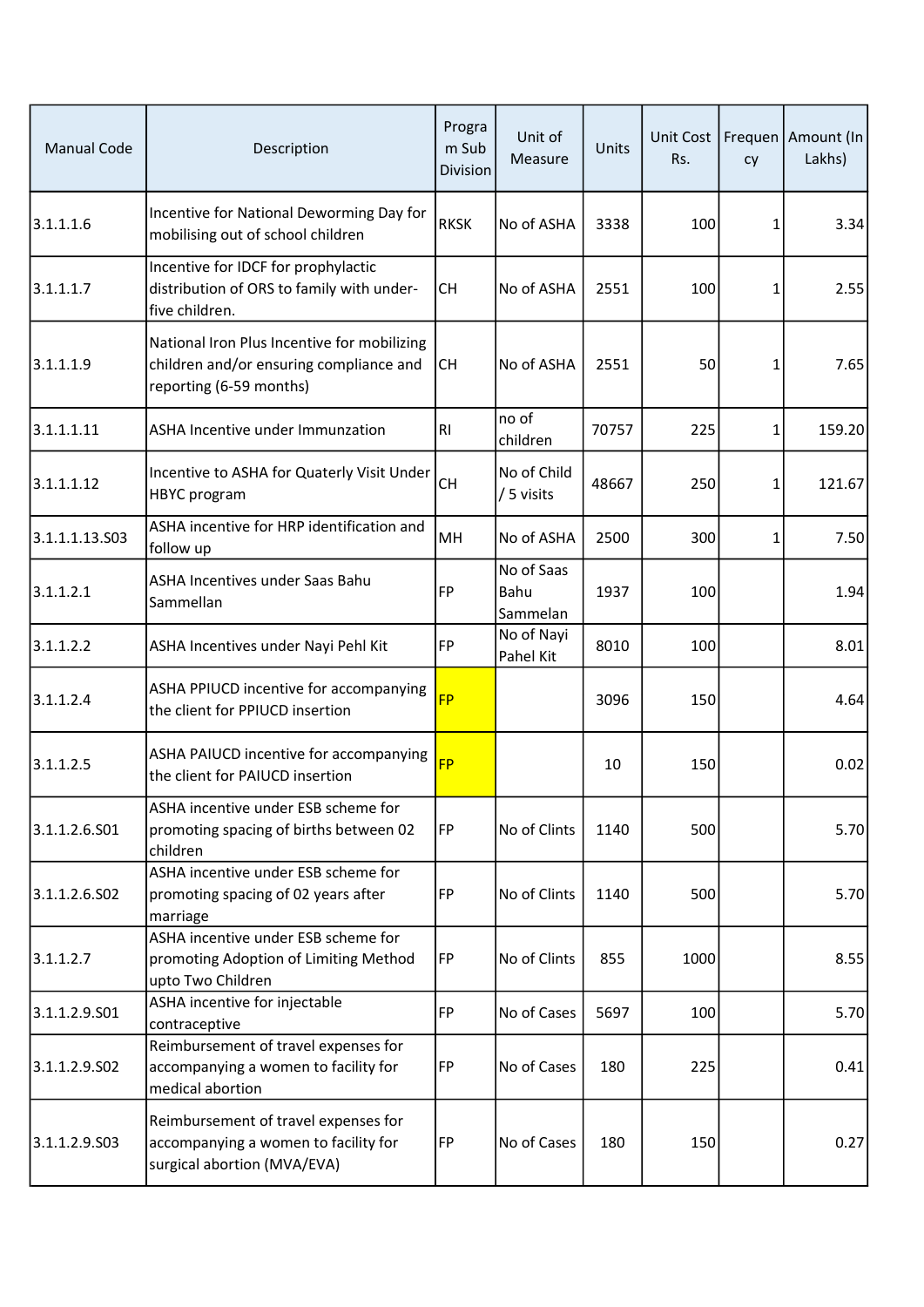| <b>Manual Code</b> | Description                                                                                    | Progra<br>m Sub<br><b>Division</b> | Unit of<br>Measure | Units    | Rs. | cy | Unit Cost   Frequen   Amount (In<br>Lakhs) |
|--------------------|------------------------------------------------------------------------------------------------|------------------------------------|--------------------|----------|-----|----|--------------------------------------------|
| 3.1.1.3.2          | Incentive for mobilizing adolescents and<br>community for AHD                                  | <b>RKSK</b>                        | No of ASHA         | 3228     | 200 | 1  | 19.37                                      |
| 3.1.1.4.2          | ASHA Incentive for Dengue and<br>Chikungunya                                                   |                                    |                    | 0        |     |    | 33.89                                      |
| 3.1.1.4.4          | ASHA incentive for referral of AES/JE cases<br>to the nearest CHC/DH/Medical College           |                                    |                    | 0        |     |    | 0.10                                       |
| 3.1.1.4.5          | Honorarium for Drug Distribution<br>including ASHAs and supervisors involved<br>in MDA         |                                    |                    | $\Omega$ |     |    | 60.92                                      |
| 3.1.1.4.8.1        | ASHA incentive for detection of leprosy                                                        |                                    |                    | 663      |     |    | 1.66                                       |
| 3.1.1.4.8.2        | ASHA Incentive for PB (Treatment<br>completion)                                                |                                    |                    | 398      |     |    | 1.59                                       |
| 3.1.1.4.8.3        | ASHA Incentive for MB (Treatment<br>completion)                                                |                                    |                    | 265      |     |    | 1.59                                       |
| 3.1.1.4.9          | ASHA Involvement under NLEP -<br>Sensitisation                                                 |                                    |                    | 500      |     |    | 0.50                                       |
| 3.1.1.5.1          | ASHA Incentive under NIDDCP                                                                    |                                    |                    | 0        |     |    | 10.17                                      |
| 3.1.1.5.2.S03      | ASHA Incentive Filling of CBAC forms<br>Under HWC                                              | <b>CP</b>                          |                    | 0        |     |    | 36.00                                      |
| 3.1.1.5.2.504      | ASHA Incentive for Mobilising, Screening<br>and Follow Up Under HWC                            | CP                                 |                    | 0        |     |    | 36.00                                      |
| 3.1.1.6.1          | ASHA incentives for routine activities                                                         | <b>CP</b>                          |                    | 3389     |     |    | 813.36                                     |
| 3.1.1.6.3.504      | Incentive to ASHA Facilitator                                                                  | CP                                 |                    | 160      |     |    | 8.64                                       |
| 3.1.1.6.3.505      | Incentive to ASHA for Health Promotion<br>Day                                                  | <b>CP</b>                          |                    | 3389     |     |    | 81.34                                      |
| 3.1.1.6.3.506      | Incentive to ASHA under PMMVY                                                                  | CP                                 |                    | 20334    |     |    | 20.33                                      |
| 3.1.1.6.3.S07      | Incentive to ASHA Facilitator for CBAC, HRP<br>and SAM Tracking                                | <b>CP</b>                          |                    | 160      |     |    | 24.00                                      |
| 3.1.2.8.502        | Training under HBYC TOT at District Level<br>& Block Level Training                            | <b>CH</b>                          | No of Batch        | 30       |     |    | 22.40                                      |
| 3.1.2.10           | Any Other (ASHATraining Cost)                                                                  |                                    |                    | 0        |     |    | 45.61                                      |
| 3.1.3.1            | Supervision costs by ASHA facilitators(12<br>months)                                           | <b>CP</b>                          |                    | 160      |     |    | 115.20                                     |
| 3.1.3.2            | Support provisions to ASHA (Uniform)                                                           | <b>CP</b>                          |                    | 3549     |     |    | 21.29                                      |
| 3.1.3.3            | Awards to ASHA's/Link workers                                                                  | <b>CP</b>                          |                    | 0        |     |    | 10.62                                      |
| 3.1.3.4            | Mobilization of children through ASHA or<br>other mobilizers                                   | RI                                 | No of<br>session   | 47232    | 150 | 1  | 70.85                                      |
| 3.1.3.5.501        | Incentive for other link workers for<br>Prepration of Due List of Childrens to be<br>immunized | R <sub>l</sub>                     | No of<br>session   | 240      | 100 | 1  | 0.24                                       |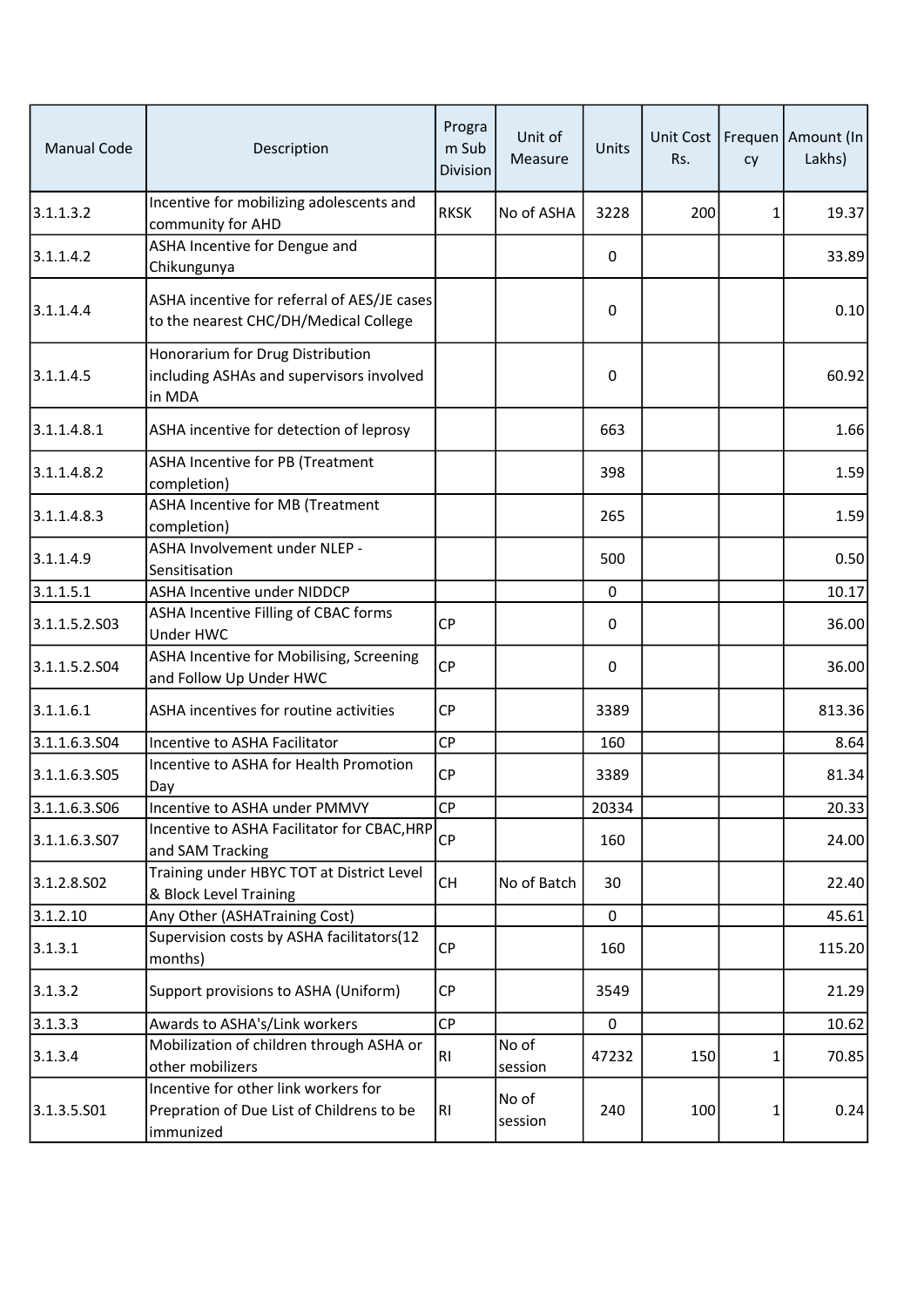| <b>Manual Code</b> | Description                                                                                                                    | Progra<br>m Sub<br><b>Division</b> | Unit of<br>Measure             | Units       | Rs.  | cy           | Unit Cost   Frequen   Amount (In<br>Lakhs) |
|--------------------|--------------------------------------------------------------------------------------------------------------------------------|------------------------------------|--------------------------------|-------------|------|--------------|--------------------------------------------|
| 3.2.1.SO2          | Other activities under Mission Parivar<br>Vikas: Demand Generation (Saas Bahu<br>Sammellan)                                    | <b>FP</b>                          | No of Saas<br>Bahu<br>Sammelan | 1937        | 1500 |              | 29.05                                      |
| 3.2.2              | <b>Incentives for Peer Educators</b>                                                                                           | <b>RKSK</b>                        | No of PE                       | 12912       | 50   | $\mathbf{1}$ | 42.70                                      |
| 3.2.3.1.1          | Treatment Supporter Honorarium (Rs<br>1000)                                                                                    |                                    |                                | 0           |      |              | 44.08                                      |
| 3.2.3.1.2          | Treatment Supporter Honorarium (Rs<br>5000)                                                                                    |                                    |                                | 0           |      |              | 6.70                                       |
| 3.2.3.1.3          | Incentive for informant (Rs 500)                                                                                               |                                    |                                | $\pmb{0}$   |      |              | 4.96                                       |
| 3.2.3.4.501        | Incentive for community<br>volunteers/supervisors /LT etc<br>undertaking ACF                                                   |                                    |                                | 0           |      |              | 52.40                                      |
| 3.2.5.2.1          | Dengue & Chikungunya: Vector Control,<br>environmental management & fogging<br>machine                                         |                                    |                                | 0           |      |              | 4.17                                       |
| 3.3.3.2            | Training of PRI's representatives/ Police<br>personnel/ Teachers/ Transport<br>personnel/ NGO personnel/ other<br>stakeholders |                                    |                                | 0           |      |              | 0.30                                       |
| 3.3.4.501          | <b>AAA Platform</b>                                                                                                            |                                    |                                | 6483        |      |              | 29.17                                      |
| 4.1.1              | <b>District Hospitals</b>                                                                                                      | <b>CP</b>                          |                                | 2           |      |              | 10.00                                      |
| 4.1.3              | <b>Community Health Centers</b>                                                                                                | <b>CP</b>                          |                                | 16          |      |              | 40.00                                      |
| 4.1.4              | <b>Primary Health Centers</b>                                                                                                  | <b>CP</b>                          |                                | 49          |      |              | 42.88                                      |
| 4.1.5              | Sub Centers                                                                                                                    | CP                                 |                                | 310         |      |              | 37.20                                      |
| 4.1.6              | Village Health Sanitation & Nutrition<br>Committee                                                                             | CP                                 |                                | 1319        |      |              | 79.14                                      |
| 4.1.7.S01          | H&WC Additional Untied Grant-SC                                                                                                | CP                                 |                                | $\pmb{0}$   |      |              | 70.80                                      |
| 4.1.7.502          | H&WC Additional Untied Grant-PHC                                                                                               | CP                                 |                                | $\pmb{0}$   |      |              | 24.50                                      |
| 5.1.1.2.8          | Infrastructure strengthening of SC to<br>H&WC                                                                                  | <b>CP</b>                          |                                | 0           |      |              | 217.00                                     |
| 5.3.3              | Blood bank/ Blood storage/ Day care<br>centre for hemoglobinopathies                                                           | <b>BLOOD</b><br><b>CELL</b>        |                                | 0           |      |              | 4.50                                       |
| 5.3.9              | Safety Pits                                                                                                                    | RI                                 | No.                            | 11          | 6000 | $\mathbf{1}$ | 0.66                                       |
| 5.3.13             | ICU Establishment in Endemic District                                                                                          | CD                                 |                                | 0           |      |              | 4.10                                       |
| 5.3.14             | Civil Works under RNTCP                                                                                                        | CD                                 |                                | $\mathbf 0$ |      |              | 8.01                                       |
| 6.1.1.1.1          | MVA / EVA for Safe Abortion services                                                                                           | FP/CAC                             | No of MVA/<br><b>EVA kits</b>  | 50          | 3000 |              | 1.50                                       |
| 6.1.1.2.2          | Digital Hemoglobinometer for RBSK Team                                                                                         | <b>RKSK</b>                        |                                | 1           |      |              | 0.10                                       |
| $6.1.1.2.3S$ 01    | Procurement Of Equipment for Skill Lab<br>Under SAANS at District Level                                                        | <b>CH</b>                          | No of<br>Equipment             | 1           |      |              | 2.50                                       |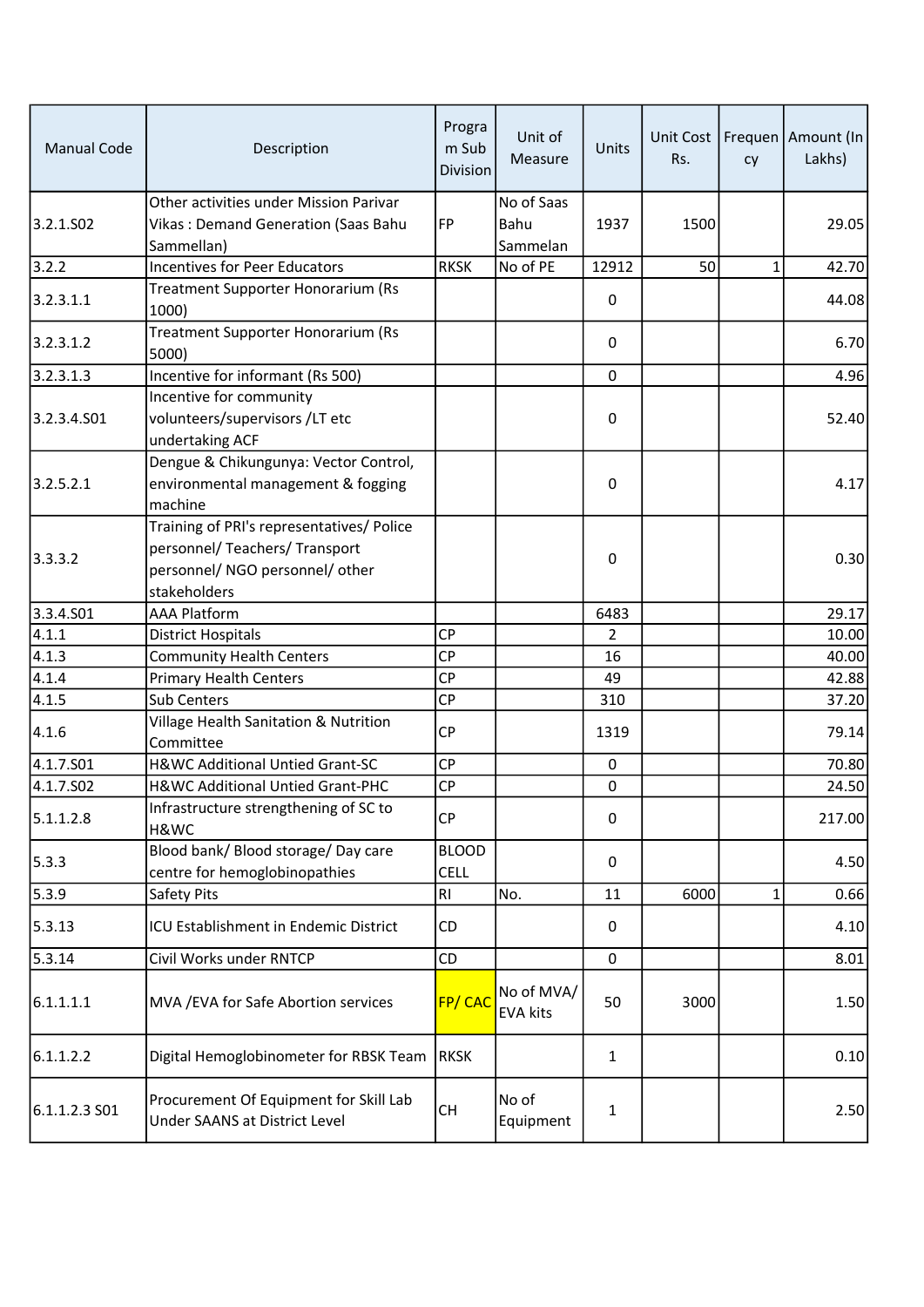| <b>Manual Code</b> | Description                                                                               | Progra<br>m Sub<br><b>Division</b> | Unit of<br>Measure      | Units        | Rs.  | cy           | Unit Cost   Frequen   Amount (In<br>Lakhs) |
|--------------------|-------------------------------------------------------------------------------------------|------------------------------------|-------------------------|--------------|------|--------------|--------------------------------------------|
| 6.1.1.2.3.S02      | Procurement Of Hand held Pulse Oximeter<br>and nebulizer under SAANS at District<br>Level | <b>CH</b>                          | No of<br>Equipment      | 112          |      |              | 10.08                                      |
| 6.1.1.3.5          | PPIUCD forceps                                                                            | <b>FP</b>                          | No of Kallys<br>forceps | 5            | 1000 |              | 0.05                                       |
| 6.1.1.5.1          | Equipment for Mobile health teams                                                         | <b>RBSK</b>                        | No of teams             | 28           | 5000 | 1            | 1.40                                       |
| 6.1.1.17.1         | Equipments                                                                                |                                    |                         | 0            |      |              | 0.05                                       |
| 6.1.1.18.1         | Procurement of Equipment                                                                  |                                    |                         | 0            |      |              | 1.50                                       |
| 6.1.1.19.3         | Grant-in-aid for Vision Centre (PHC) (Govt.                                               |                                    |                         | 0            |      |              | 1.00                                       |
| 6.1.1.21.1         | Recurring GIA: Machinery & Equipment<br>for DH                                            |                                    |                         | 0            |      |              | 1.50                                       |
| 6.1.1.21.4         | Non-recurring GIA: Machinery &<br><b>Equipment for CHC</b>                                |                                    |                         | 0            |      |              | 2.50                                       |
| 6.1.1.23.4         | Non-recurring: Equipment at CHC NCD<br>clinic                                             |                                    |                         | $\Omega$     |      |              | 8.00                                       |
| 6.1.2.3.1          | <b>MCR</b>                                                                                |                                    |                         | 300          |      |              | 1.20                                       |
| 6.1.2.3.2          | Aids/Appliance                                                                            |                                    |                         | $\mathbf{0}$ |      |              | 0.17                                       |
| 6.1.2.5.1          | Tablets; software for H&WC and ANM/<br><b>MPW</b>                                         | <b>CP</b>                          |                         | 0            |      |              | 2.45                                       |
| 6.1.3.1.3          | <b>Equipment Maintenance</b>                                                              |                                    |                         | $\mathbf 0$  |      |              | 1.42                                       |
| 6.2.1.2            | Drugs for Safe Abortion (MMA)                                                             | <b>FP/CAC</b>                      | No of<br><b>Tablets</b> | 600          |      |              | 0.08                                       |
| 6.2.1.7.5.S01      | Drugs & Consumables Normal Delivery L1<br>Facility                                        | MH                                 | No of<br>benificieries  | 7200         | 100  |              | 1.44                                       |
| 6.2.1.7.5.S02      | Drugs & Consumables Normal Delivery L2<br>Facility                                        | MH                                 | No of<br>benificieries  | 39900        | 200  | $\mathbf{1}$ | 15.96                                      |
| 6.2.1.7.5.S03      | Drugs & Consumables Normal Delivery L3<br>Facility                                        | MH                                 | No of<br>benificieries  | 26500        | 300  | 1            | 21.20                                      |
| 6.2.1.7.5.S04      | Drugs & Consumables Caesarean Delivery<br>L3 Facility                                     | MH                                 | No of<br>benificieries  | 1900         | 1800 | 1            | 6.84                                       |
| 6.2.1.7.5.508      | Drugs & Consumables Safe Dilivery Kit for<br>HIV infected Pregnant Women                  | MH                                 | No of<br>benificieries  | 15           | 1500 | 1            | 0.23                                       |
| 6.2.2.9            | AEFI kit under RI Program                                                                 | R <sub>l</sub>                     | No.                     | 85           | 200  | 1            | 0.17                                       |
| 6.2.3.1            | Nayi Pehl Kit                                                                             | <b>FP</b>                          | No of Nayi<br>Pahel Kit | 8010         | 220  |              | 17.62                                      |
| 6.2.5.1            | Medicine for Mobile health team                                                           | <b>RBSK</b>                        | No of teams             | 28           | 5000 | 1            | 1.40                                       |
| 6.2.6.4            | Replenishment of ASHA HBNC kits                                                           | CP                                 |                         | 3042         |      |              | 4.56                                       |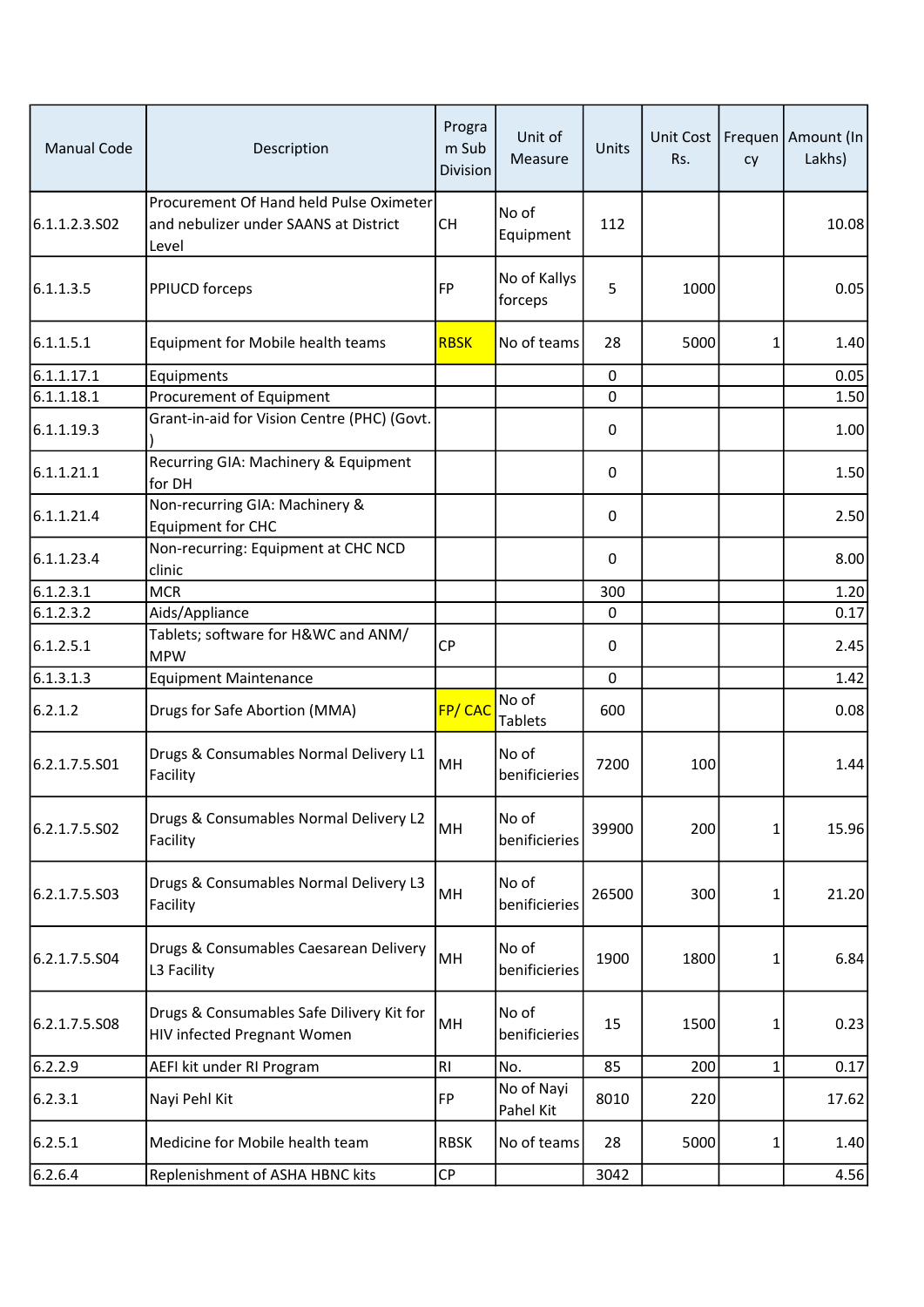| <b>Manual Code</b> | Description                                                                                      | Progra<br>m Sub<br><b>Division</b> | Unit of<br>Measure     | Units          | Rs. | cy | Unit Cost   Frequen   Amount (In<br>Lakhs) |
|--------------------|--------------------------------------------------------------------------------------------------|------------------------------------|------------------------|----------------|-----|----|--------------------------------------------|
| 6.2.8.1            | Red/Black plastic bags et                                                                        | R1                                 | No of<br>session       | 59040          | 10  | 1  | 5.90                                       |
| 6.2.8.2            | Bleach/Hypochlorite solution/ Twin<br>bucket and hub cutter                                      | R <sub>l</sub>                     |                        | 19             |     |    | 0.29                                       |
| 6.2.9.1            | AYUSH drugs for DH / CHC / PHC                                                                   | <b>AYUSH</b>                       |                        | 36             |     |    | 18.00                                      |
| 6.2.12.1           | Chloroquine phosphate tablets                                                                    |                                    |                        | 0              |     |    | 0.15                                       |
| 6.2.12.2           | Primaquine tablets 2.5 mg                                                                        |                                    |                        | 0              |     |    | 0.08                                       |
| 6.2.12.3           | Primaquine tablets 7.5 mg                                                                        |                                    |                        | 0              |     |    | 0.15                                       |
| 6.2.13.1           | Supportive drugs, lab. Reagents                                                                  |                                    |                        | 0              |     |    | 0.68                                       |
| 6.2.14.1           | Laboratory Materials                                                                             |                                    |                        | $\mathbf 0$    |     |    | 25.57                                      |
| 6.2.14.2           | Procurement of Drugs                                                                             |                                    |                        | 0              |     |    | 13.21                                      |
| 6.2.15.1           | Assistance for<br>consumables/drugs/medicines to the<br>Govt./District Hospital for Cat sx etc   | <b>NCD</b>                         |                        | 0              |     |    | 17.88                                      |
| 6.2.18.1           | Procurement of medicine & consumables<br>for TCC under NTCP                                      |                                    |                        | 0              |     |    | 2.00                                       |
| 6.2.19.1           | Drugs & supplies for District NCD Clinic                                                         |                                    |                        | 0              |     |    | 12.00                                      |
| 6.2.19.3           | Drugs & supplies for CHC NCD Clinic                                                              |                                    |                        | $\mathbf 0$    |     |    | 28.00                                      |
| 6.2.19.4           | Drugs & supplies for PHC level                                                                   |                                    |                        | $\mathbf 0$    |     |    | 15.75                                      |
| 6.2.19.5           | Drugs & supplies for Sub-Centre level                                                            |                                    |                        | 0              |     |    | 38.75                                      |
| 6.2.22.1           | Cost of Lab recurring expences for H & WC CP                                                     |                                    |                        | 0              |     |    | 85.50                                      |
| 6.3.1              | <b>Drugs for Palliative Care</b>                                                                 |                                    |                        | 0              |     |    | 5.00                                       |
| 6.4.3.S01          | Free Diagnostics for Pregnant women<br>under JSSK - USG on PPP for PMSMA                         | MH                                 | No of USG              | 1100           | 300 | 1  | 3.30                                       |
| 6.4.3.502          | Free Diagnostics for Pregnant women<br>under JSSK- AVD for for HIV & Syphilis at<br><b>VHNDs</b> | MH                                 | No of AVD              | 298            | 25  | 1  | 7.75                                       |
| 6.4.3.503          | Free Diagnostics for Pregnant women<br>under JSSK-MH                                             | <b>MH</b>                          | No of<br>benificieries | 115000         | 200 | 1  | 36.80                                      |
| 6.4.4              | Free Diagnostics for Sick infants under<br><b>JSSK</b>                                           | <b>CH</b>                          | No of units            | $\mathbf{1}$   |     |    | 1.20                                       |
| 7.5.2              | Any Other                                                                                        |                                    |                        | $\mathbf 0$    |     |    | 8.82                                       |
| 8.1.1.1            | ANMs                                                                                             | MH                                 |                        | 481            |     |    | 885.84                                     |
| 8.1.1.2.503        | Staff Nurses-CD-NVBDCP-AES/JE                                                                    | CD                                 |                        | 0              |     |    | 62.26                                      |
| 8.1.1.2.505        | Staff Nurses-MH                                                                                  | MH                                 |                        | 170            |     |    | 516.58                                     |
| 8.1.1.2.511        | Staff Nurse - HWC                                                                                | <b>CP</b>                          |                        | 0              |     |    | 91.27                                      |
| 8.1.1.5.502        | Laboratory Technicians -HR                                                                       |                                    |                        | 1              |     |    | 2.55                                       |
| 8.1.1.5.504        | Laboratory Technicians - RNTCP                                                                   |                                    |                        | 0              |     |    | 5.52                                       |
| 8.1.1.6.505        | OT Technician                                                                                    | <b>MH</b>                          |                        | $\overline{4}$ |     |    | 9.36                                       |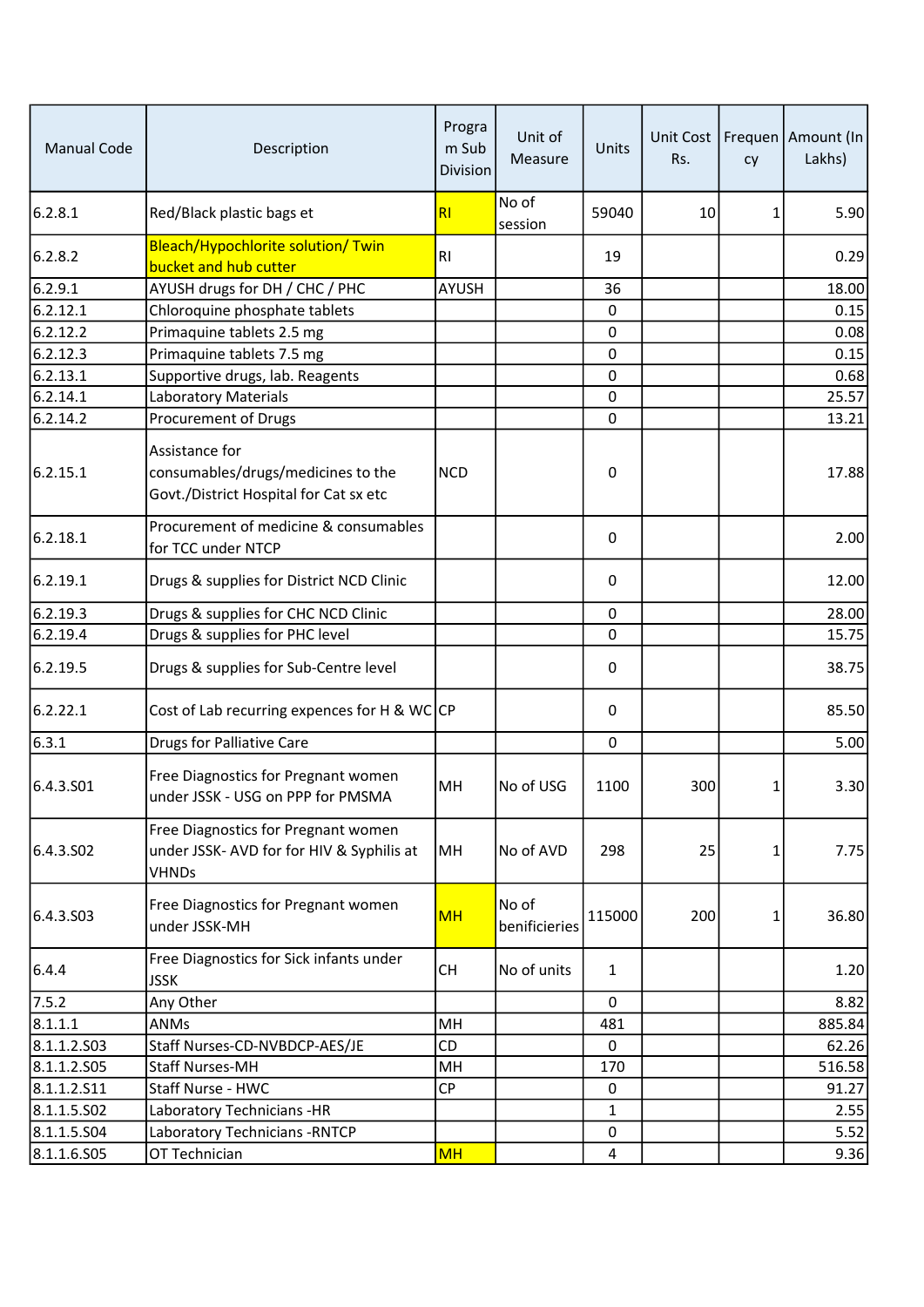| <b>Manual Code</b> | Description                                                                              | Progra<br>m Sub<br><b>Division</b> | Unit of<br>Measure    | Units          | Rs.  | cy | Unit Cost   Frequen   Amount (In<br>Lakhs) |
|--------------------|------------------------------------------------------------------------------------------|------------------------------------|-----------------------|----------------|------|----|--------------------------------------------|
| 8.1.1.10.S02       | Physiotherapist/ Occupational Therapist-<br><b>CD-NLEP</b>                               | <b>CD</b>                          |                       | 0              |      |    | 5.05                                       |
| 8.1.1.12           | Others (Para Medical Worker)-NLEP                                                        | CD                                 |                       | 0              |      |    | 3.23                                       |
| 8.1.2.1.504        | Obstetricians and Gynaecologists -MH                                                     | MH                                 |                       | 3              |      |    | 21.60                                      |
| 8.1.2.2.503        | Paediatricians-CD-NVBDCP- AES/JE                                                         | CD                                 |                       | 0              |      |    | 33.60                                      |
| 8.1.2.3.S05        | Anaesthetists - MH                                                                       | MH                                 |                       | 1              |      |    | 7.20                                       |
| 8.1.3.5.S01        | Ophthalmologists-NCD-NPCB                                                                | <b>NCD</b>                         |                       | $\mathbf{0}$   |      |    | 5.94                                       |
| 8.1.3.10.S01       | FRU Operationalization for Gynae &<br>anesthetist specialist on call from govt<br>sector | MH                                 | No of $C-$<br>section | 8              | 3000 | 1  | 0.24                                       |
| 8.1.3.10.502       | FRU Operationalization Gynecologists<br>specialist on call from pvt sector               | MH                                 | No of C-<br>section   | 4              | 4500 | 1  | 0.18                                       |
| 8.1.3.10.S03       | FRU Operationalization anesthetist<br>specialist on call for from pvt sector             | MH                                 | No of C-<br>section   | 4              | 3000 | 1  | 0.12                                       |
| 8.1.4.1.501        | Dental Surgeons- DH & CHC                                                                |                                    |                       | $\overline{2}$ |      |    | 13.49                                      |
| 8.1.4.1.S03        | Dental Surgeons- UPHSSP                                                                  | <b>HS</b>                          |                       | 0              |      |    | 5.79                                       |
| 8.1.5.501          | Medical Officers -CD-NVBDCP-AES/JE                                                       | <b>CD</b>                          |                       | 0              |      |    | 16.20                                      |
| 8.1.5.503          | <b>Medical Officers -MH</b>                                                              | MH                                 |                       | 3              |      |    | 24.57                                      |
| 8.1.5.S04          | <b>Medical Officers - UPHSSP</b>                                                         | HS                                 |                       | 0              |      |    | 86.70                                      |
| 8.1.6.1            | <b>AYUSH MOs</b>                                                                         | AYUSH                              |                       | 37             |      |    | 166.93                                     |
| 8.1.6.2            | Pharmacist - AYUSH                                                                       | AYUSH                              |                       | 13             |      |    | 21.83                                      |
| 8.1.7.1.1          | MOs-AYUSH                                                                                | <b>RBSK</b>                        |                       | 43             |      |    | 181.49                                     |
| 8.1.7.1.2.501      | <b>MOs-MBBS</b>                                                                          | <b>RBSK</b>                        |                       | 1              |      |    | 6.99                                       |
| 8.1.7.1.2.502      | MOs-Dental MO/ BDS                                                                       | <b>RBSK</b>                        |                       | 12             |      |    | 81.55                                      |
| 8.1.7.1.3          | <b>Staff Nurse</b>                                                                       | <b>RBSK</b>                        |                       | 9              |      |    | 28.83                                      |
| 8.1.7.1.4          | ANM                                                                                      | <b>RBSK</b>                        |                       | 19             |      |    | 36.22                                      |
| 8.1.7.1.5.S01      | Para Medical Worker                                                                      | <b>RBSK</b>                        |                       | 25             |      |    | 57.67                                      |
| 8.1.7.1.5.S02      | Pharmacists                                                                              | <b>RBSK</b>                        |                       | 3              |      |    | 6.70                                       |
| 8.1.8.1            | <b>Medical Officers</b>                                                                  | <b>CH</b>                          |                       | $\mathbf{1}$   |      |    | 7.47                                       |
| 8.1.8.2            | <b>Staff Nurse</b>                                                                       | <b>CH</b>                          |                       | 4              |      |    | 11.74                                      |
| 8.1.8.3            | Cook cum caretaker                                                                       | <b>CH</b>                          |                       | $\overline{2}$ |      |    | 2.76                                       |
| 8.1.8.5            | Feeding demonstrator for NRC                                                             | <b>CH</b>                          |                       | $\mathbf 1$    |      |    | 3.04                                       |
| 8.1.9.1            | Paediatrician                                                                            | <b>CH</b>                          |                       | 3              |      |    | 82.50                                      |
| 8.1.9.3.501        | Staff Nurse - SNCU/KMC                                                                   | <b>CH</b>                          |                       | 12             |      |    | 28.75                                      |
| 8.1.9.3.502        | Staff Nurse -NBSU                                                                        | <b>CH</b>                          |                       | 18             |      |    | 33.21                                      |
| 8.1.9.6.501        | Ancillary Staff-CD-NVBDCP-AES &JE                                                        | CD                                 |                       | $\mathbf{0}$   |      |    | 8.55                                       |
| 8.1.9.6.502        | Others- SNCU Staff (Ward Aaya/ Cleaner/<br>Security Guard)                               | <b>CH</b>                          |                       | 9              |      |    | 12.43                                      |
| 8.1.9.6.503        | Others- SNCU Staff DEO                                                                   | <b>CH</b>                          |                       | $\mathbf{1}$   |      |    | 2.25                                       |
| 8.1.12.1           | Mid-level Service Provider                                                               | CP                                 |                       | 0              |      |    | 489.37                                     |
| 8.1.12.2           | Performance incentive for Mid-level<br>service providers                                 | <b>CP</b>                          |                       | 0              |      |    | 325.80                                     |
| 8.1.13.1.502       | Counsellor -RKSK                                                                         | <b>RKSK</b>                        |                       | 16             |      |    | 36.65                                      |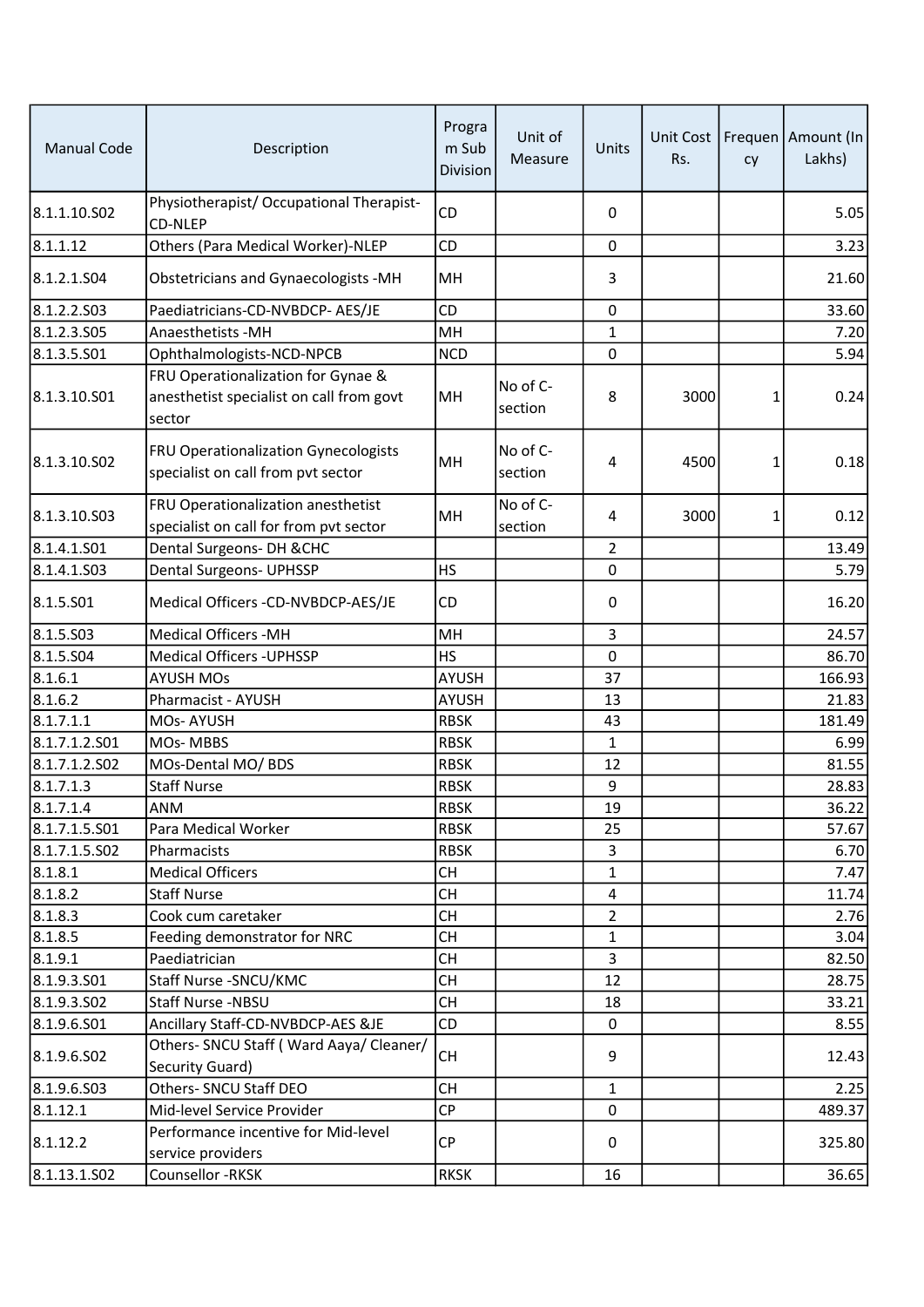| <b>Manual Code</b> | Description                                                               | Progra<br>m Sub<br><b>Division</b> | Unit of<br>Measure | <b>Units</b>   | Unit Cost<br>Rs. | cy | Frequen   Amount (In<br>Lakhs) |
|--------------------|---------------------------------------------------------------------------|------------------------------------|--------------------|----------------|------------------|----|--------------------------------|
| 8.1.13.1.S03       | Counsellor -RMNCHA-FW                                                     | <b>FP</b>                          | No of<br>Councelor | $\overline{2}$ |                  |    | 4.10                           |
| 8.1.13.4.S01       | Microbiologists-CD-NVBDCP-AES/JE                                          | <b>CD</b>                          |                    | 0              |                  |    | 7.28                           |
| 8.1.13.5           | Audiometrician/ Audiologist-NCD-NPPCD                                     | <b>NCD</b>                         |                    | 0              |                  |    | 2.70                           |
| 8.1.13.10          | TBHV-CD-RNTCP                                                             | CD                                 |                    | $\pmb{0}$      |                  |    | 4.50                           |
| 8.1.13.16          | Ophthalmic Assistant/ Refractionist NCD-<br><b>NPCB</b>                   | <b>NCD</b>                         |                    | 0              |                  |    | 2.16                           |
| 8.1.13.18          | <b>Audiometrics Asstt.NCD-NPPCD</b>                                       | <b>NCD</b>                         |                    | 0              |                  |    | 1.53                           |
| 8.1.13.19          | Instructor for Hearing Imapired Children-<br>NCD-NPPCD                    | <b>NCD</b>                         |                    | 0              |                  |    | 1.53                           |
| 8.1.13.22.S03      | Dietician/ Nutritionist UPHSSP                                            | <b>DHS</b>                         |                    | 0              |                  |    | 3.54                           |
| 8.1.13.22.S04      | Lab Technician UPHSSP                                                     | <b>DHS</b>                         |                    | $\mathbf 0$    |                  |    | 4.35                           |
| 8.1.13.22.506      | OT Technician UPHSSP                                                      | <b>DHS</b>                         |                    | $\mathbf 0$    |                  |    | 2.17                           |
| 8.1.13.22.S07      | Rogi Sahayata Kendra Manager                                              | QA                                 |                    | 2              |                  |    | 5.32                           |
| 8.1.13.22.S09      | <b>Staff Nurse UPHSSP</b>                                                 | <b>DHS</b>                         |                    | $\pmb{0}$      |                  |    | 55.58                          |
| 8.1.13.22.510      | X-Ray Technician UPHSSP                                                   | <b>DHS</b>                         |                    | 0              |                  |    | 2.17                           |
| 8.1.13.22.S13      | Rogi Sahayata Kendra Operator                                             | QA                                 |                    | $\overline{2}$ |                  |    | 2.95                           |
| 8.1.13.22.514      | Ward Aaya/Boy UPHSSP                                                      | <b>DHS</b>                         |                    | $\pmb{0}$      |                  |    | 3.93                           |
| 8.1.16.2.S01       | <b>Cold Chain Handlers</b>                                                | RI                                 |                    | $\pmb{0}$      |                  |    | 2.77                           |
| 8.1.16.6.S02       | Data Entry Operator CD-RCP                                                | CD                                 |                    | 0              |                  |    | 0.25                           |
| 8.1.16.7.505       | Cleaner-NRC                                                               | <b>CH</b>                          |                    | 1              |                  |    | 1.44                           |
| 8.4.7              | Incentive to provider for PPIUCD services<br>@Rs 150 per PPIUCD insertion | FP                                 | No of Clints       | 3096           | 150              |    | 4.64                           |
| 8.4.8              | Incentive to provider for PAIUCD Services<br>@Rs 150 per PAIUCD insertion | <b>FP</b>                          | No of Clints       | 10             | 150              |    | 0.02                           |
| 8.4.9              | Team based incentives for Health &<br>Wellness Centers (H&WC Sub Center)  | <b>CP</b>                          |                    | 0              |                  |    | 238.92                         |
| 8.4.10             | Team based incentives for Health &<br>Wellness Centers (H&WC PHC)         | <b>CP</b>                          |                    | 0              |                  |    | 66.64                          |
| 8.4.12.S01         | HRP identification and follow up for ANM                                  | MH                                 | No of HRP          | 2500           | 200              | 1  | 5.00                           |
| 8.4.12.S03         | Performance based Incentives to<br>RMNCHA Counselors in Family Planning   | FP                                 | No of Clints       | 514            | 50               |    | 0.26                           |
| 8.4.12.504         | RI Cold chain handlers incentive                                          | RI                                 | No                 | 18             | 2400             | 12 | 5.18                           |
| 9.1.6.1            | Development/ translation and duplication<br>of training materials         | <b>CH</b>                          | No of<br>Module    | 1040           | 100              | 1  | 1.04                           |
| 9.2.2.505          | Nurse Mentor                                                              | <b>MH</b>                          |                    | $\overline{2}$ |                  |    | 11.74                          |
| 9.2.3.S03          | Incentive for Program Coordination to<br>(HoD OBG/Principal)              | MН                                 |                    | 0              |                  |    |                                |
| 9.5.1.6            | Training of Staff Nurses/ANMs / LHVs in<br>SBA                            | <b>MH</b>                          |                    | 21             |                  |    | 27.67                          |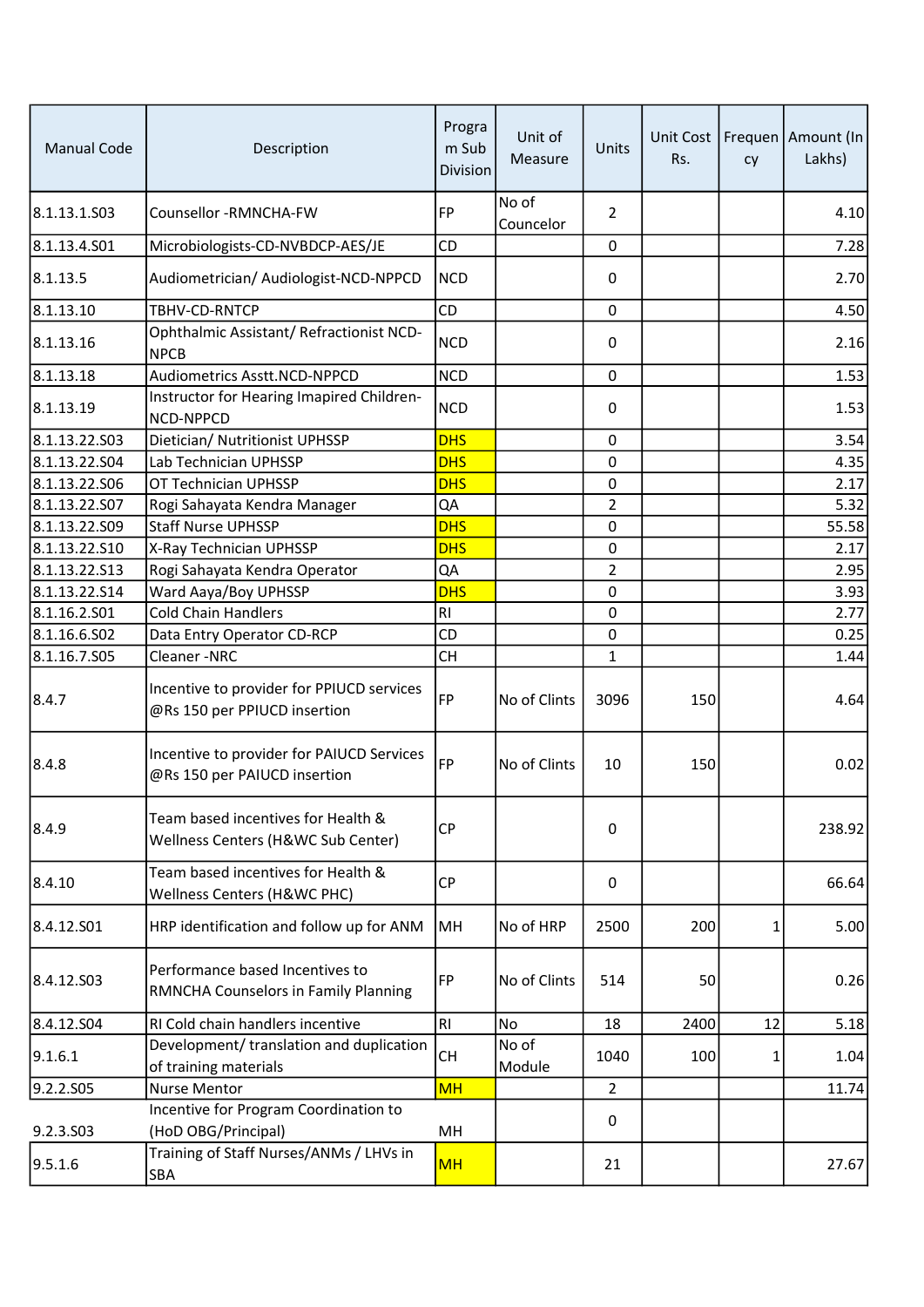| <b>Manual Code</b> | Description                                                                                          | Progra<br>m Sub<br><b>Division</b> | Unit of<br>Measure      | Units        | Unit Cost<br>Rs. | cy       | Frequen   Amount (In<br>Lakhs) |
|--------------------|------------------------------------------------------------------------------------------------------|------------------------------------|-------------------------|--------------|------------------|----------|--------------------------------|
| 9.5.1.12.S01       | Training of Medical Officers in safe<br>abortion-For Mos                                             | <b>FP</b>                          | No of<br><b>Batches</b> | 4            | 130800           |          | 5.23                           |
| 9.5.1.12.S02       | Training of Medical Officers in safe<br>abortion-For Obs&Gynae                                       | <b>FP</b>                          | No of<br><b>Batches</b> | 1            | 69000            |          | 0.69                           |
| 9.5.2.2.S01        | <b>State and District Lanch of SAANS</b>                                                             | <b>CH</b>                          | No.                     | $\mathbf{1}$ |                  |          | 0.50                           |
| 9.5.2.2.502        | State and District Planning and Review<br><b>Meeting of SAANS</b>                                    | <b>CH</b>                          | No.                     | $\mathbf{1}$ |                  |          | 0.20                           |
| 9.5.2.19           | Orientation on National Deworming Day                                                                | <b>RKSK</b>                        |                         | 1            |                  |          | 1.73                           |
| 9.5.2.24.S02       | <b>District Training of SAANS</b>                                                                    | CH                                 |                         | 21           |                  |          | 6.97                           |
| 9.5.2.25.S01       | One day Orientation Training for IDCF                                                                | <b>CH</b>                          | No of<br>district       | 1            | 150000           | 1        | 1.50                           |
| 9.5.3.1.S01        | Qtr.Review/orientation meeting at Block<br>Level for ANM of 57 MPV Districts                         | FP                                 | No of<br>Meetings       | 14           | 3000             |          | 1.68                           |
| 9.5.3.1.503        | District Level One Day Orientation of<br>newly recruited ANM/SN ON Family<br><b>Planning Schemes</b> | <b>FP</b>                          | No of<br>Meetings       | 1            | 3000             |          | 0.03                           |
| 9.5.3.2.502        | District Level Dissemination Workshop                                                                | <b>FP</b>                          | No of<br>workshops      | $\mathbf{1}$ | 10000            |          | 0.10                           |
| 9.5.3.22           | Training of Medical officers (Injectible<br>Contraceptive Trainings)                                 | <b>FP</b>                          | No of<br><b>Batches</b> | 1            | 22800            |          | 0.23                           |
| 9.5.3.23           | Training of AYUSH doctors (Injectible<br>Contraceptive Trainings)                                    | <b>FP</b>                          | No of<br><b>Batches</b> | $\mathbf{1}$ | 22800            |          | 0.23                           |
| 9.5.3.24           | Training of Nurses (Staff Nurse/LHV/ANM)<br>(Injectible Contraceptive Trainings)                     | <b>FP</b>                          | No of<br><b>Batches</b> | 10           | 35800            |          | 3.58                           |
| 9.5.4.4            | AFHS training of ANM/LHV/MPW                                                                         | <b>RKSK</b>                        | No of Batch             | $\mathbf{1}$ | 91905            | $1\vert$ | 0.92                           |
| 9.5.4.7            | Training of Peer Educator (Block Level)                                                              | <b>RKSK</b>                        | No of Batch             | 185          | 85000            | 1        | 157.25                         |
| 9.5.4.10           | <b>WIFS trainings (Block)</b>                                                                        | <b>RKSK</b>                        | No of Batch             | 15           | 3000             | 1        | 0.45                           |
| 9.5.4.13.2         | Training of two nodal teachers per school                                                            | <b>RKSK</b>                        | No of<br>school         | 1104         | 7000             | 1        | 77.28                          |
| 9.5.4.13.3         | Any other (please specify) Anemia Free<br>Adolcent event at Inter Collages                           | <b>RKSK</b>                        | No of event             | 30           | 5000             | 1        | 1.50                           |
| 9.5.5.1            | RBSK Training -Training of Mobile health<br>team - technical and managerial (5 days)                 | <b>RBSK</b>                        | No of batch             | 4            | 15450            | 1        | 0.62                           |
| 9.5.6.1            | Blood Bank/Blood Storage Unit (BSU)<br><b>Training</b>                                               | <b>BLOOD</b><br><b>CELL</b>        |                         | 0            |                  |          | 0.15                           |
| 9.5.10.1.S01       | Training under Immunisation-Data<br>Handler                                                          | R1                                 |                         | 0            |                  |          | 0.08                           |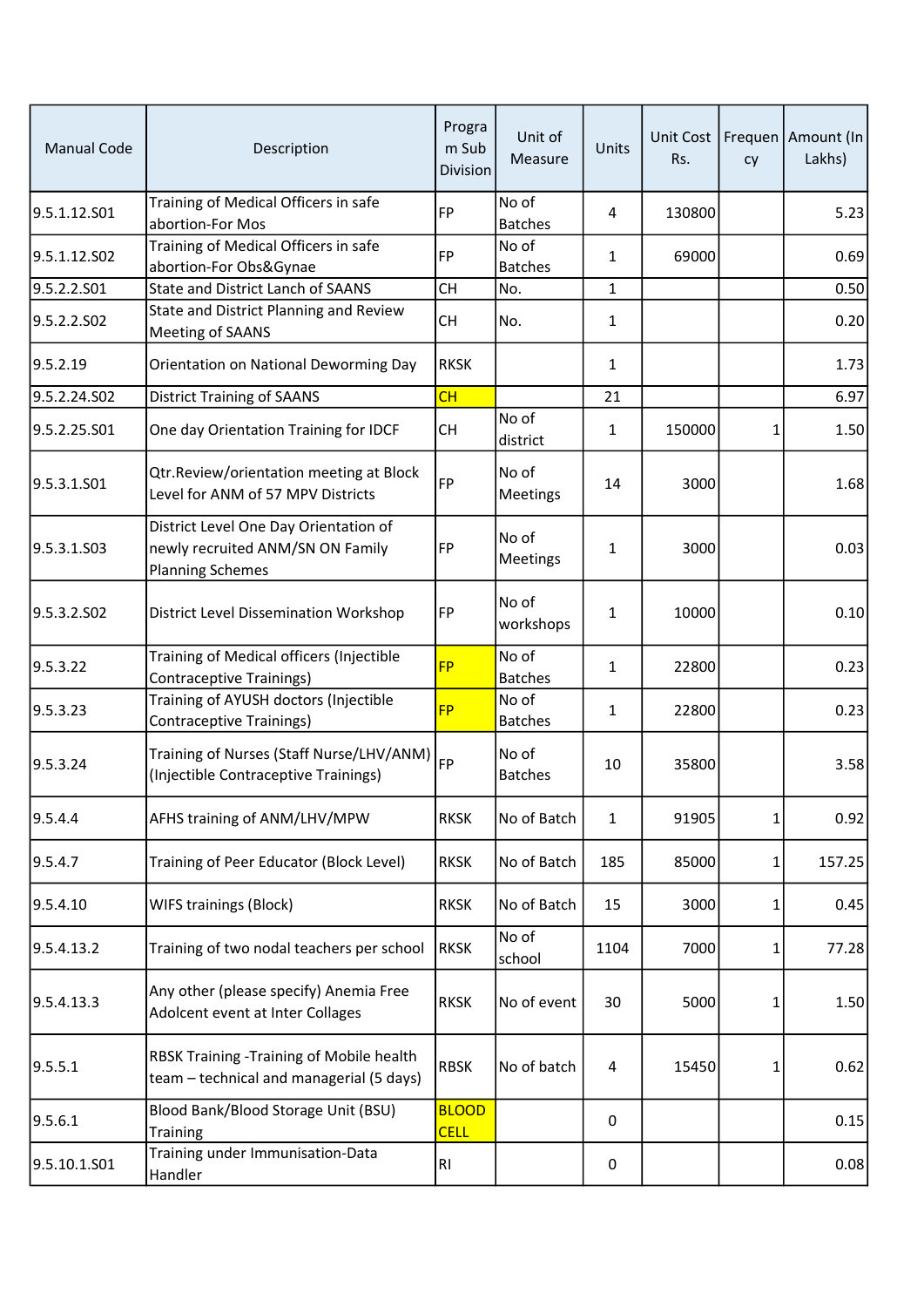| <b>Manual Code</b> | Description                                                                                                                           | Progra<br>m Sub<br>Division | Unit of<br>Measure | Units       | Rs.   | cy | Unit Cost   Frequen   Amount (In<br>Lakhs) |
|--------------------|---------------------------------------------------------------------------------------------------------------------------------------|-----------------------------|--------------------|-------------|-------|----|--------------------------------------------|
| 9.5.10.1.S04       | Training under Immunisation-CCH                                                                                                       | RI                          |                    | $\mathbf 0$ |       |    | 0.62                                       |
| 9.5.12.1           | Training / Capacity Building (Malaria)                                                                                                | CD                          |                    | 0           |       |    | 0.98                                       |
| 9.5.12.6           | Training/sensitization of district level<br>officers on ELF and drug distributors<br>including peripheral health workers (AES/<br>JE) | CD                          |                    | 0           |       |    | 4.61                                       |
| 9.5.14.1           | <b>Trainings under RNTCP</b>                                                                                                          | CD                          |                    | 0           |       |    | 4.41                                       |
| 9.5.14.2           | <b>CME</b> (Medical Colleges)                                                                                                         | CD                          |                    | 0           |       |    | 1.60                                       |
| 9.5.17.1           | Training of doctors and staff at DH Level<br>under NPHCE                                                                              | <b>NCD</b>                  |                    | 0           |       |    | 0.80                                       |
| 9.5.18.1.1         | Orientation of Stakeholder organizations                                                                                              | <b>NCD</b>                  |                    | $\Omega$    |       |    | 0.40                                       |
| 9.5.18.1.2         | Training of Health Professionals                                                                                                      | <b>NCD</b>                  |                    | $\mathbf 0$ |       |    | 0.40                                       |
| 9.5.18.1.3         | <b>Orientation of Law Enforcers</b>                                                                                                   | <b>NCD</b>                  |                    | 0           |       |    | 0.60                                       |
| 9.5.18.1.4         | Other Trainings/Orientations - sessions<br>incorporated in other's training                                                           | <b>NCD</b>                  |                    | 0           |       |    | 1.30                                       |
| 9.5.19.2           | District NCD Cell                                                                                                                     | <b>NCD</b>                  |                    | $\mathbf 0$ |       |    | 3.00                                       |
| 9.5.25.3           | Kayakalp Trainings                                                                                                                    | QA                          | Batch              | 1           | 33000 | 1  | 0.33                                       |
| 9.5.26.2           | Training cum review meeting for HMIS &<br><b>MCTS at District level</b>                                                               | <b>MIS</b>                  |                    | 0           |       |    | 0.65                                       |
| 9.5.26.3           | Training cum review meeting for HMIS &<br>MCTS at Block level                                                                         | <b>MIS</b>                  |                    | 0           |       |    | 2.39                                       |
| 9.5.27.1           | Bridge Course/ training on the Standard<br><b>Treatment Protocols</b>                                                                 | <b>Nursing</b>              |                    | 0           |       |    | 38.76                                      |
| 9.5.27.4.S01       | Cost of Yoga Sessions                                                                                                                 | <b>CP</b>                   |                    | 0           |       |    | 17.25                                      |
| 9.5.29.13.S04.01   | Scaling up Nurse Mentoring Program<br>Allowances                                                                                      | MH                          |                    | 2           |       |    | 0.78                                       |
| 9.5.29.13.S04.02   | Scaling up Nurse Mentoring Program<br>Honorarium                                                                                      | MH                          |                    | 12          |       |    | 7.20                                       |
| 9.5.29.13.S04.03   | Scaling up Nurse Mentoring Program<br>Yearly TA DA                                                                                    | MH                          |                    | 12          |       |    | 0.36                                       |
| 9.5.29.13.S04.04   | Scaling up Nurse Mentoring Program<br>Register                                                                                        | MH                          |                    | 12          |       |    | 0.03                                       |
| 9.5.29.13.S04.05   | Scaling up Nurse Mentoring Program Mini<br>Skill Lab                                                                                  | MH                          |                    | 5           |       |    | 5.00                                       |
| 10.1.1             | Maternal Death Review (both in<br>institutions and community)                                                                         | MH                          | No of<br>CBMDR     | 104         | 600   | 1  | 0.62                                       |
| 10.1.2             | <b>Child Death Review</b>                                                                                                             | <b>CH</b>                   | No of<br>district  | 1           |       |    | 26.82                                      |
| 10.2.4             | Microfilaria Survey - Lymphatic Filariasis                                                                                            | CD                          |                    | 0           |       |    | 0.50                                       |
| 10.2.5             | Monitoring & Evaluation (Post MDA<br>assessment by medical colleges (Govt. &<br>private)/ICMR institutions)                           | CD                          |                    | 0           |       |    | 0.35                                       |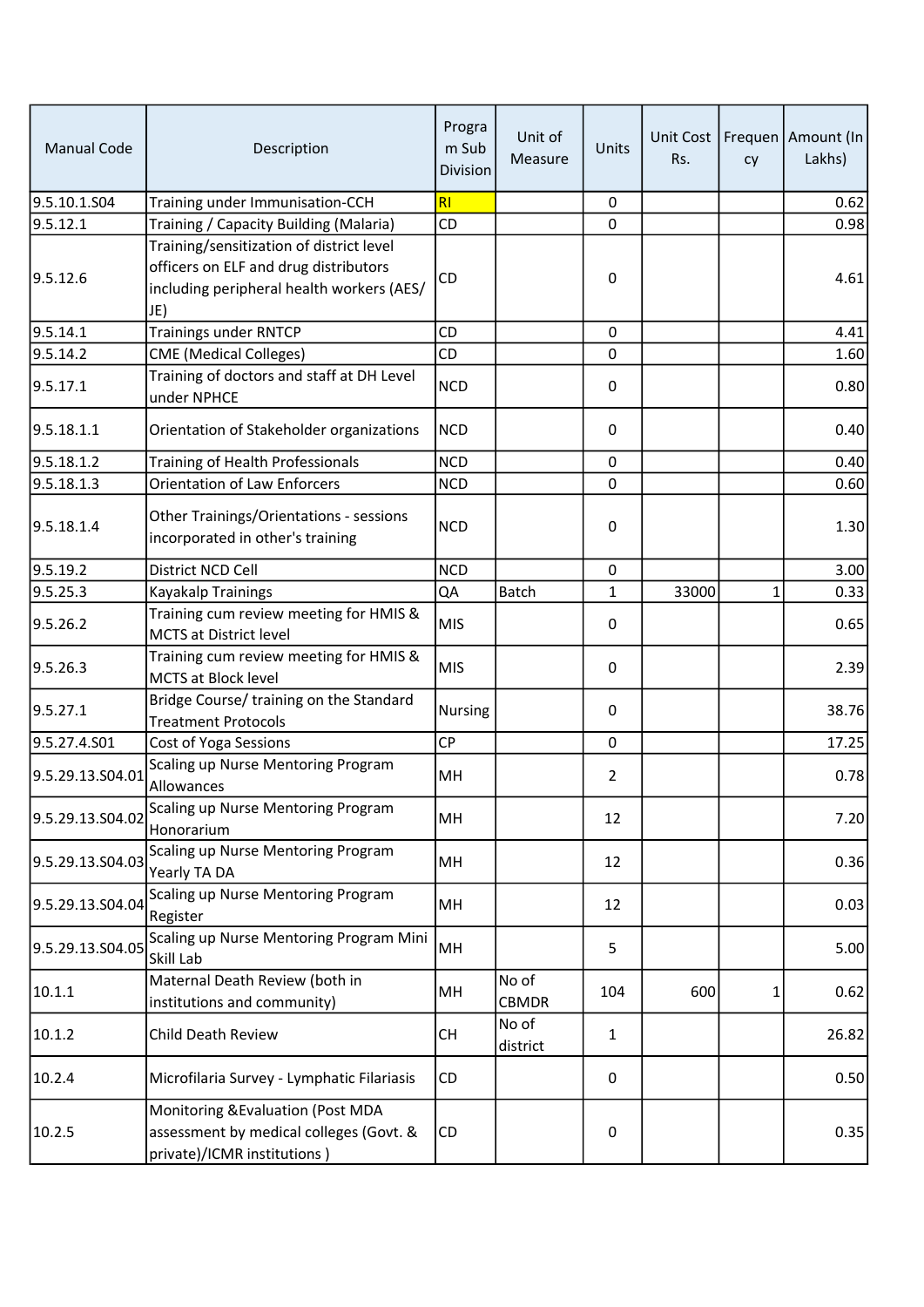| <b>Manual Code</b> | Description                                                                 | Progra<br>m Sub<br>Division | Unit of<br>Measure | Units       | Unit Cost<br>Rs. | cy | Frequen   Amount (In<br>Lakhs) |
|--------------------|-----------------------------------------------------------------------------|-----------------------------|--------------------|-------------|------------------|----|--------------------------------|
| 10.3.1.2           | Sentinel surveillance Hospital recurrent                                    | CD                          |                    | 0           |                  |    | 1.00                           |
| 10.4.1             | Management of IDD Monitoring<br>Laboratory                                  |                             |                    | 0           |                  |    | 0.13                           |
| 11.3               | Targeting Naturally Occurring Gathering of<br>People/Health Mela            |                             |                    | 2           |                  |    | 13.00                          |
| 11.5.1             | Media Mix of Mid Media/ Mass Media                                          | <b>IEC</b>                  |                    | 1           |                  |    | 0.80                           |
| 11.5.4.S02         | Celebration of New Born Care Week                                           | <b>CH</b>                   | No of<br>district  | 1           | 50000            | 1  | 0.50                           |
| 11.5.4.S03         | <b>Celebration of Breastfeeding Week</b>                                    | <b>CH</b>                   | No of<br>district  | 1           | 40000            | 1  | 0.40                           |
| 11.5.4.S05         | District Level IEC/BCC Activity Under<br><b>SAANS</b>                       | <b>CH</b>                   | No.                | 1           | 200000           |    | 2.00                           |
| 11.6.3             | IEC & promotional activities for World<br>Population Day celebration        | <b>IEC/FP</b>               | No of<br>events    | 15          |                  |    | 2.06                           |
| 11.6.4             | IEC & promotional activities for<br>Vasectomy Fortnight celebration         | <b>IEC/FP</b>               | No of<br>events    | 15          |                  |    | 1.46                           |
| 11.8.2             | Any other IEC/BCC activities (Wall Painting<br>Banner & Poster)             | <b>IEC</b>                  |                    | 0           |                  |    | 4.31                           |
| 11.9.1.S01         | Creating awareness on declining sex ratio<br>issue (PNDT)- Block Level      | <b>IEC</b><br>/PNDT         | No of<br>Events    | 6           | 10000            |    | 0.60                           |
| 11.9.1.S02         | Creating awareness on declining sex ratio<br>issue (PNDT)- District Level   | <b>IEC</b><br>/PNDT         | No of<br>Events    | 1           | 25000            |    | 0.25                           |
| 11.10.1.S01        | Donor Refreshment amount                                                    | <b>BLOOD</b><br><b>CELL</b> | No of<br>donation  | 0           | 25               | 1  | 0.52                           |
| 11.10.1.502        | <b>Blood donation Camp</b>                                                  | <b>BLOOD</b><br><b>CELL</b> | No of camp         | 0           | 2500             | 1  | 0.83                           |
| 11.10.1.503        | Travel & Communication Expenses for BB<br><b>Counselors PRO BCTV</b>        | <b>BLOOD</b><br><b>CELL</b> |                    | 0           |                  |    | 0.18                           |
| 11.11.1            | <b>IEC for NPPCD</b>                                                        | IEC                         |                    | $\Omega$    |                  |    | 0.50                           |
| 11.14.1            | Health Education & Publicity for NIDDCP                                     | <b>IEC</b>                  |                    | 0           |                  |    | 0.26                           |
| 11.15.1            | <b>IEC/BCC for Malaria</b>                                                  | IEC                         |                    | 0           |                  |    | 0.35                           |
| 11.15.2            | IEC/BCC for Social mobilization (Dengue<br>and Chikungunya)                 | <b>IEC</b>                  |                    | 0           |                  |    | 0.20                           |
| 11.15.4            | Specific IEC/BCC for Lymphatic Filariasis                                   | <b>IEC</b>                  |                    | 0           |                  |    | 2.53                           |
| 11.15.5            | IEC/BCC/Advocacy for Kala-azar                                              | <b>IEC</b>                  |                    | $\mathbf 0$ |                  |    | 0.40                           |
| 11.16.1            | IEC/BCC: Mass media, Outdoor media,<br>Rural media, Advocacy media for NLEP | CD                          |                    | 0           |                  |    | 0.98                           |
| 11.17.1            | ACSM (State & district)                                                     | IEC                         |                    | $\pmb{0}$   |                  |    | 10.58                          |
| 11.19.1            | Translation of IEC material and<br>distribution                             | <b>IEC</b>                  |                    | 0           |                  |    | 0.50                           |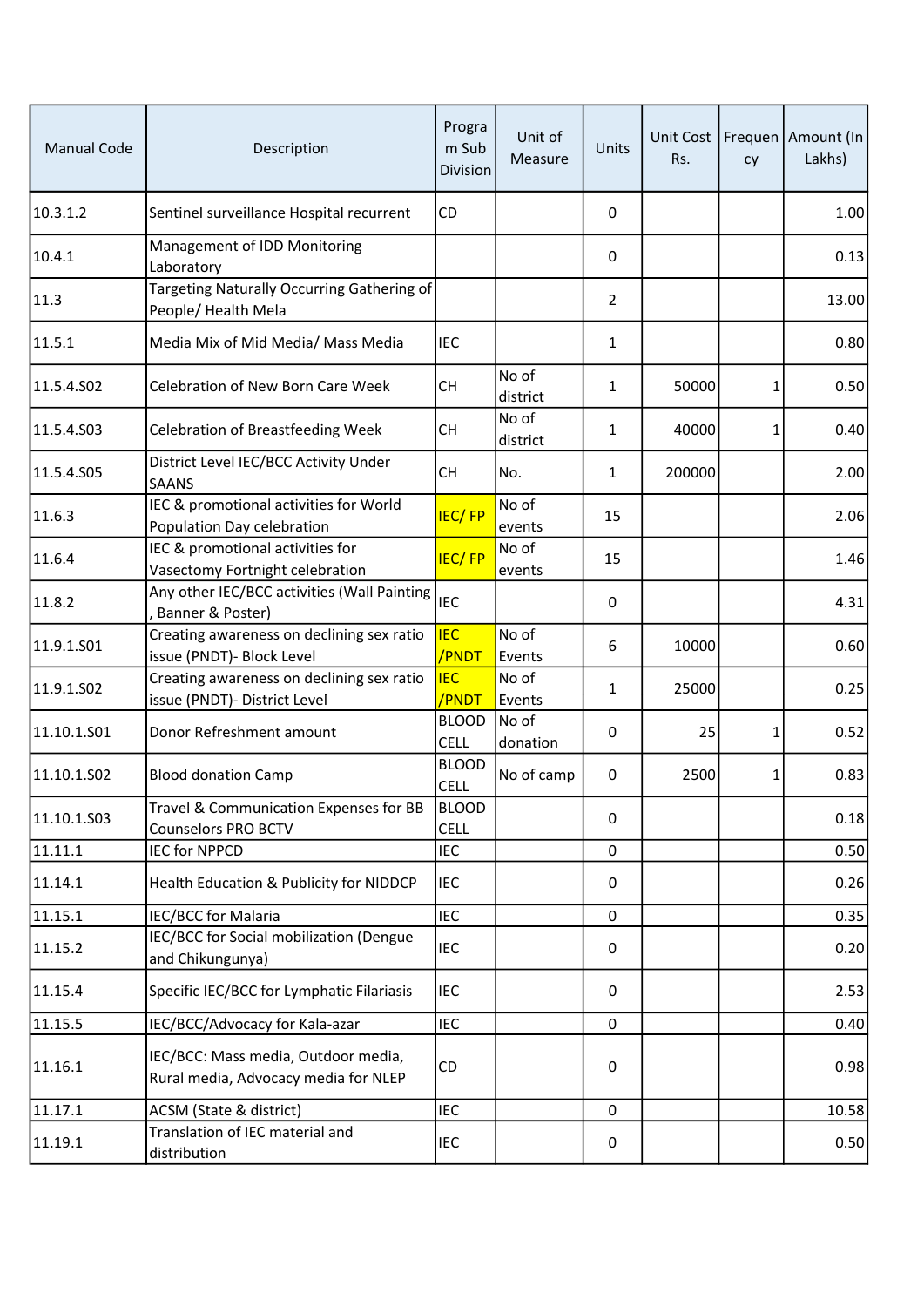| <b>Manual Code</b> | Description                                                                                                                                          | Progra<br>m Sub<br><b>Division</b> | Unit of<br>Measure | Units        | Rs.    | cy             | Unit Cost   Frequen   Amount (In<br>Lakhs) |
|--------------------|------------------------------------------------------------------------------------------------------------------------------------------------------|------------------------------------|--------------------|--------------|--------|----------------|--------------------------------------------|
| 11.20.2            | Celebration of days-ie International Day<br>for older persons                                                                                        | <b>IEC</b>                         |                    | $\mathbf{0}$ |        |                | 1.00                                       |
| 11.21.1            | <b>IEC/SBCC for NTCP</b>                                                                                                                             | <b>IEC</b>                         |                    | $\mathbf 0$  |        |                | 1.50                                       |
| 11.22.2            | IEC/BCC for District NCD Cell                                                                                                                        | <b>IEC</b>                         |                    | 0            |        |                | 0.50                                       |
| 11.24.1            | IEC activities for Health & Wellness centre<br>(H&WC)                                                                                                | <b>IEC</b>                         |                    | 0            |        |                | 66.25                                      |
| 11.24.3.4          | State-level IEC Campaigns/Other IEC<br>Campaigns                                                                                                     | <b>IEC</b>                         |                    | 20           |        |                | 2.90                                       |
| 11.24.4.1          | IEC/BCC under NRCP: Rabies Awareness<br>and DO'S and Don'ts in the event of<br><b>Animal Bites</b>                                                   |                                    |                    | 0            |        |                | 4.22                                       |
| 12.1.1             | Printing of MDR formats                                                                                                                              | MH                                 |                    | 210          |        |                | 0.06                                       |
| 12.1.2             | Printing of MCP cards, safe motherhood<br>booklets etc.                                                                                              | MH                                 | No of cards        | 153032       | 17     | 1              | 26.02                                      |
| 12.1.3             | Printing of labor room registers and<br>casesheets/ LaQshya related printing                                                                         | MH                                 | No of<br>casesheet | 83000        | 10     | 1              | 8.30                                       |
| 12.1.5             | Any other (Printing of CAC Format)                                                                                                                   | FP/CAC                             | No of<br>formats   | 200          |        |                | 0.30                                       |
| 12.2.4             | Printing of Child Death Review formats                                                                                                               | <b>CH</b>                          |                    | ######       |        |                | 5.01                                       |
| 12.2.5             | Printing of compliance cards and reporting<br>formats for National Iron Plus Initiative-for<br>6-59 months age group and for 5-10 years<br>age group | CH                                 | No of<br>format    | 306120       | 1      | 1              | 3.06                                       |
| 12.2.6             | Printing of IEC materials and reporting<br>formats etc. for National Deworming Day                                                                   | <b>RKSK</b>                        |                    | 1            |        |                | 4.07                                       |
| 12.2.7             | Printing of IEC Materials and monitoring<br>formats for IDCF                                                                                         | СH                                 | No of<br>District  | 1            | 118000 | 1 <sup>1</sup> | 1.18                                       |
| 12.2.10            | Printing (SNCU data management)                                                                                                                      | <b>CH</b>                          | No of SNCU         | $\mathbf{1}$ | 100000 | 1              | 1.00                                       |
| 12.2.11            | Printing of HBNC referral cards and other<br>formats                                                                                                 | <b>CH</b>                          | No. of<br>format   | ######       | 0.5    | 1              | 5.70                                       |
| 12.3.3             | Printing of FP Manuals, Guidelines, etc.                                                                                                             | FP                                 | No of<br>formats   | 0            |        |                | 4.38                                       |
| 12.5.4             | Printing of RBSK card and registers                                                                                                                  | <b>RBSK</b>                        | No of<br>children  | 456423       |        |                | 10.56                                      |
| 12.5.6             | Any other (Printing of Banner and Sticker<br>under RBSK)                                                                                             | <b>RBSK</b>                        |                    | 118          |        |                | 0.13                                       |
| 12.7.1             | Printing of ASHA diary                                                                                                                               | <b>CP</b>                          |                    | 3549         |        |                | 6.21                                       |
| 12.7.2             | Printing of ASHA Modules and formats                                                                                                                 | CP                                 |                    | 0            |        |                | 1.14                                       |
| 12.7.3             | Printing of CBAC format                                                                                                                              | <b>CP</b>                          |                    | 0            |        |                | 39.35                                      |
| 12.8.1             | Printing of cards for screening of children<br>for hemoglobinopathies                                                                                | <b>BLOOD</b><br><b>CELL</b>        |                    | 0            |        |                | 0.25                                       |
| 12.9.1             | Printing of HMIS Formats                                                                                                                             | <b>MIS</b>                         |                    | $\mathbf 0$  |        |                | 0.67                                       |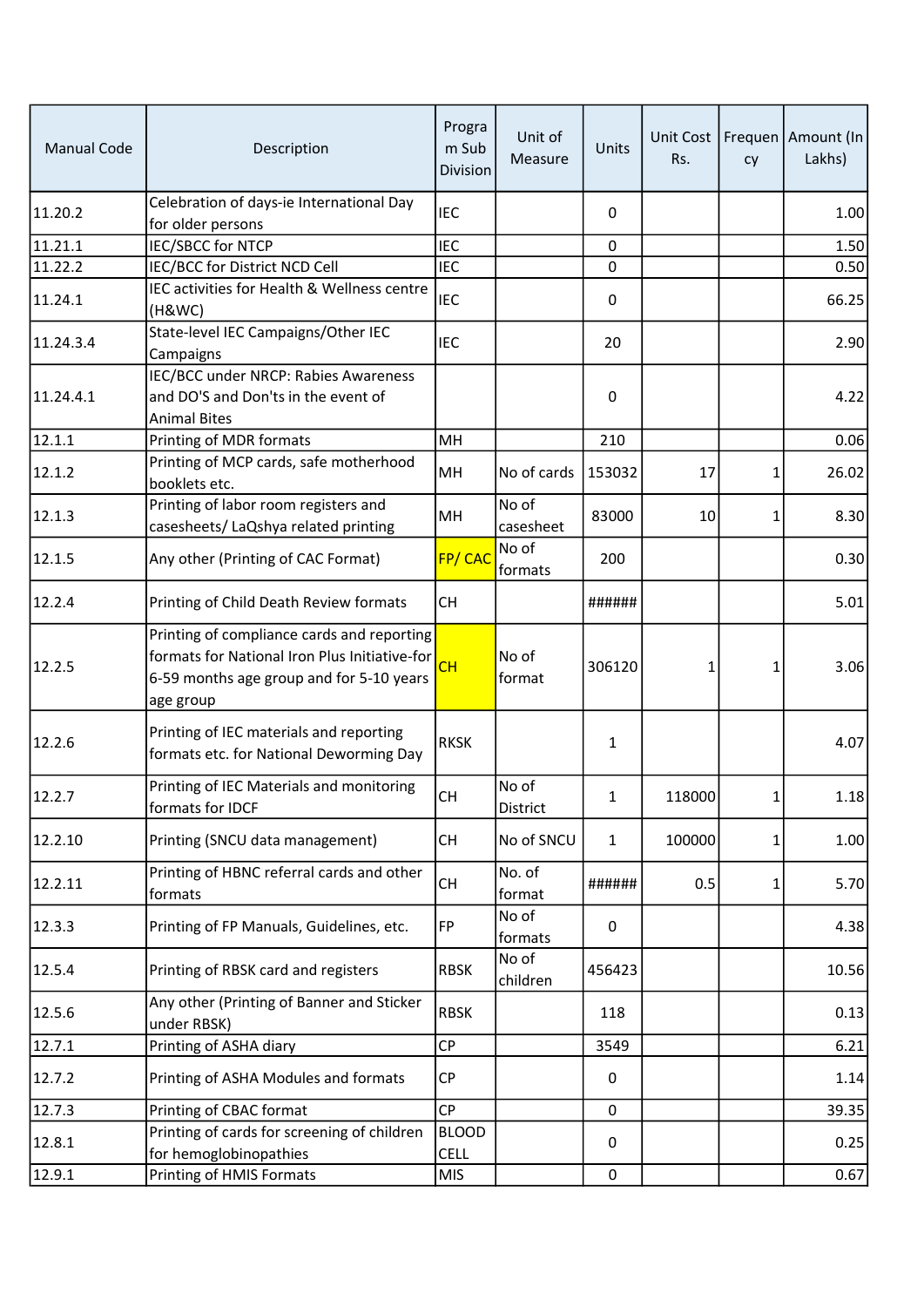| <b>Manual Code</b> | Description                                                                                 | Progra<br>m Sub<br>Division | Unit of<br>Measure         | Units          | Unit Cost<br>Rs. | cy           | Frequen   Amount (In<br>Lakhs) |
|--------------------|---------------------------------------------------------------------------------------------|-----------------------------|----------------------------|----------------|------------------|--------------|--------------------------------|
| 12.9.3             | Printing of MCTS follow-up formats/<br>services due list/ work plan                         | <b>MIS</b>                  |                            | 3191           |                  |              | 1.15                           |
| 12.10.1            | Printing and dissemination of<br>Immunization cards, tally sheets,<br>monitoring forms etc. | RI                          | No of<br>Benificiary       | 120337         | 10               | 1            | 12.03                          |
| 12.13.2            | Printing                                                                                    | CD                          |                            | 0              |                  |              | 3.88                           |
| 12.14.1            | Printing of Challan Books under NTCP                                                        |                             |                            | 0              |                  |              | 0.21                           |
| 12.17.5.S02        | Printing of form P,L, S under IDSP progrm                                                   |                             |                            | 0              |                  |              | 0.36                           |
| 12.17.5.S03        | Printing of reporting formats under<br><b>NIDDCP</b>                                        |                             |                            | 0              |                  |              | 0.20                           |
| 13.2.1             | Assessments                                                                                 | QA                          |                            | $\overline{2}$ |                  |              | 0.20                           |
| 14.2.3.502         | Implementation of FP-LMIS District-<br><b>Transportation Cost</b>                           | <b>FP</b>                   | Lumpsump                   | 1              |                  |              | 0.62                           |
| 14.2.4.1           | Alternative vaccine delivery in hard to<br>reach areas                                      | RI                          | No of AVD                  | 7680           | 200              | 1            | 15.36                          |
| 14.2.5             | Alternative Vaccine Delivery in other areas RI                                              |                             | No of AVD                  | 43296          | 90               |              | 38.97                          |
| 14.2.6             | POL for vaccine delivery from State to<br>district and from district to PHC/CHCs            | R <sub>l</sub>              | No of<br><b>Districts</b>  | 1              | 200000           | $\mathbf{1}$ | 2.00                           |
| 14.2.7             | Cold chain maintenance                                                                      | R <sub>l</sub>              | No of cold<br>chain points | 0              |                  |              | 0.38                           |
| 14.2.12            | Drug transportation charges                                                                 | CD                          |                            | $\pmb{0}$      |                  |              | 0.90                           |
| 15.3.2             | Inter-sectoral convergence                                                                  | CD                          |                            | 0              |                  |              | 0.05                           |
| 15.5.3             | Private Provider Incentive                                                                  | CD                          |                            | 0              |                  |              | 8.49                           |
| 15.6.1             | Reimbursement for cataract operation for<br>NGO and Private Practitioners                   | <b>NCD</b>                  |                            | 0              |                  |              | 35.76                          |
| 16.1.1.1.1         | State - Health Action Plan                                                                  | PM                          | No of<br>Booklet           | 39             | 300              | 1            | 0.12                           |
| 16.1.1.4           | Prepare detailed operational plan for<br>RBSK across districts (including cost of<br>plan)  | <b>RBSK</b>                 | No of<br><b>Blocks</b>     | 14             | 500              | 1            | 0.07                           |
| 16.1.1.6           | To develop micro plan at sub-centre level                                                   | RI                          | No                         | 310            | 100              | 1            | 0.31                           |
| 16.1.1.7           | For consolidation of micro plans at block<br>level                                          | R <sub>l</sub>              | No                         | 18             | 1000             | 1            | 0.18                           |
| 16.1.2.1.6         | Review meetings/ workshops under RKSK                                                       | <b>RKSK</b>                 |                            | 4              |                  |              | 0.32                           |
| 16.1.2.1.7         | RBSK Convergence/Monitoring meetings                                                        | <b>RBSK</b>                 | No of<br><b>Meetings</b>   | 3              | 500              | 3            | 0.21                           |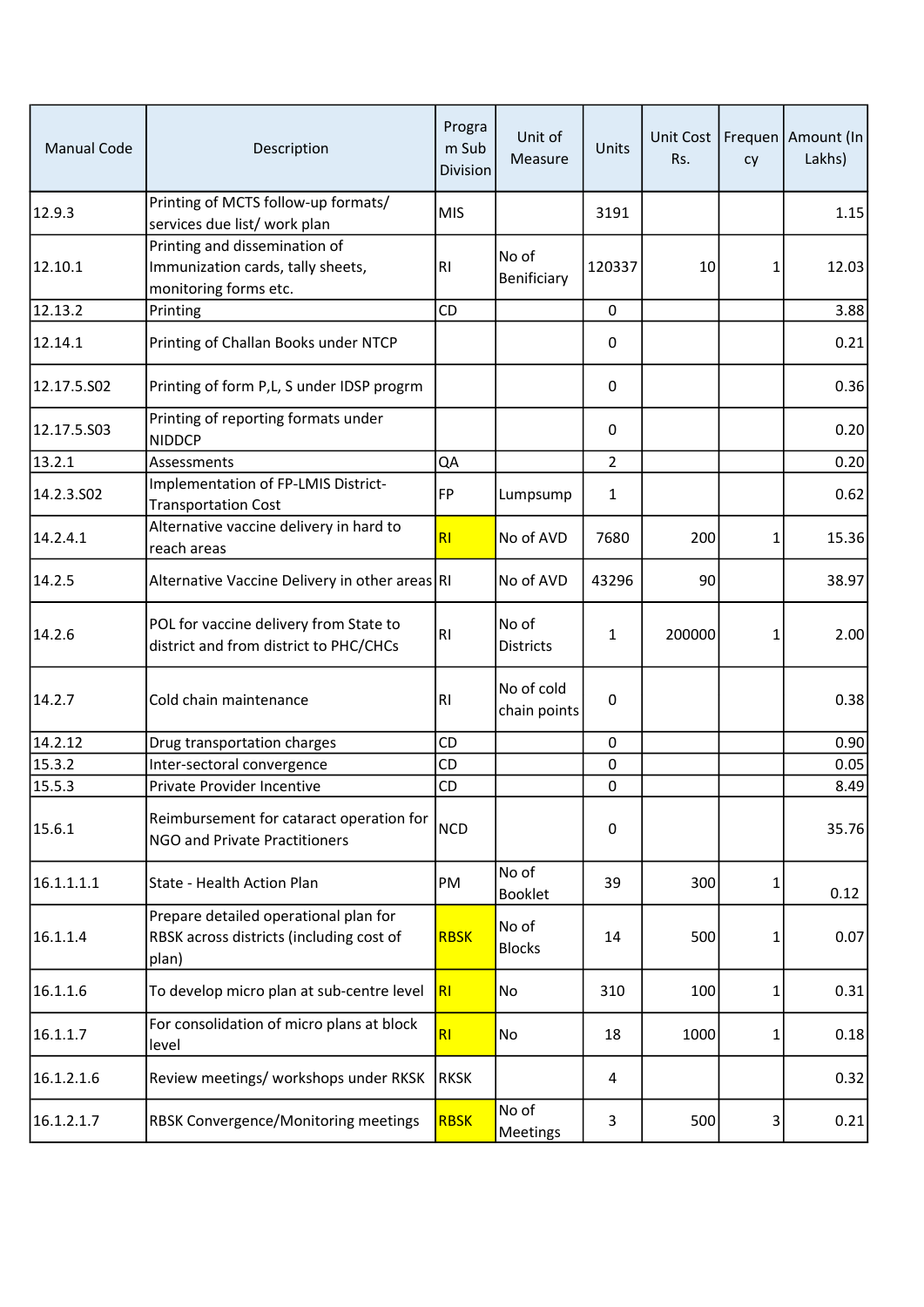| <b>Manual Code</b>         | Description                                                                                                                   | Progra<br>m Sub<br><b>Division</b> | Unit of<br>Measure    | Units       | Unit Cost<br>Rs. | cy           | Frequen   Amount (In<br>Lakhs) |
|----------------------------|-------------------------------------------------------------------------------------------------------------------------------|------------------------------------|-----------------------|-------------|------------------|--------------|--------------------------------|
| 16.1.2.1.14                | Quarterly review meetings exclusive for RI<br>at district level with Block MOs, CDPO, and RI<br>other stake holders           |                                    | No of<br>participants | 208         | 100              | $\mathbf{1}$ | 0.21                           |
| 16.1.2.1.15                | Quarterly review meetings exclusive for RI<br>at block level                                                                  | RI                                 | No of<br>participants | 4958        | 75               | 1            | 3.72                           |
| 16.1.2.1.16                | <b>IDSP Meetings</b>                                                                                                          |                                    |                       | $\pmb{0}$   |                  |              | 0.04                           |
| 16.1.2.1.17                | State Task Force, State Technical Advisory<br>Committee meeting, District coordination<br>meeting (Lymphatic Filariasis)      |                                    |                       | 0           |                  |              | 0.30                           |
| 16.1.2.1.21                | Medical Colleges (Any meetings)                                                                                               |                                    |                       | $\pmb{0}$   |                  |              | 0.10                           |
| 16.1.2.1.22                | Monthly meeting with the hospital staff                                                                                       |                                    |                       | 0           |                  |              | 0.48                           |
| 16.1.2.1.28.501            | District Level MDR Review Meeting                                                                                             | MH                                 | No of<br>meetings     | 6           | 3000             | 1            | 0.18                           |
| 16.1.2.2.3                 | State/ District Quality Assurance Unit<br>(Monitoring & Supervision)                                                          | QA                                 | Vehicle               | 1           |                  |              | 3.60                           |
| 16.1.2.2.5                 | Monitoring, Evaluation & Supervision<br>(Malaria)                                                                             |                                    |                       | 0           |                  |              | 2.13                           |
| 16.1.2.2.6                 | Monitoring/supervision and Rapid<br>response (Dengue and Chikungunya)                                                         |                                    |                       | 0           |                  |              | 1.98                           |
| 16.1.2.2.7                 | Monitoring and supervision (JE/ AE)                                                                                           |                                    |                       | $\mathbf 0$ |                  |              | 3.36                           |
| 16.1.2.2.8                 | Monitoring & Supervision (Lymphatic<br>Filariasis)                                                                            |                                    |                       | 0           |                  |              | 0.30                           |
| 16.1.2.2.9                 | Monitoring & Evaluation (Kala Azar)                                                                                           |                                    |                       | $\pmb{0}$   |                  |              | 0.18                           |
| 16.1.2.2.12                | District NCD Cell                                                                                                             |                                    |                       | $\pmb{0}$   |                  |              | 1.13                           |
| 16.1.2.2.13                | <b>Supervision and Monitoring</b>                                                                                             |                                    |                       | 0           |                  |              | 4.41                           |
| 16.1.2.2.14<br>16.1.2.2.16 | Monitoring Committee on Section 5<br>Monitoring and Surveillance (review<br>meetings, Travel) under NRCP                      |                                    |                       | 0<br>0      |                  |              | 0.03<br>0.50                   |
| 16.1.3.1.1                 | Mobility Support for SPMU/State                                                                                               |                                    |                       | $\mathbf 0$ |                  |              | 0.54                           |
| 16.1.3.1.2                 | Mobility and communication support for<br>RKSK district coordinator/ consultant                                               | <b>RKSK</b>                        |                       | 1           |                  |              | 0.93                           |
| 16.1.3.1.9                 | Mobility support for Rapid Response Team                                                                                      |                                    |                       | 0           |                  |              | 0.54                           |
| 16.1.3.1.13                | <b>Vehicle Operation (POL)</b>                                                                                                |                                    |                       | $\pmb{0}$   |                  |              | 2.68                           |
| 16.1.3.1.14                | Vehicle hiring                                                                                                                |                                    |                       | 0           |                  |              | 2.76                           |
| 16.1.3.1.15                | Tobacco Cessation Centre (TCC): Mobility<br>support                                                                           |                                    |                       | 0           |                  |              | 0.60                           |
| 16.1.3.3.1                 | PM activities for World Population Day'<br>celebration (Only mobility cost): funds<br>earmarked for district level activities | <b>FP</b>                          | No of<br>events       | 1           | 20000            |              | 0.20                           |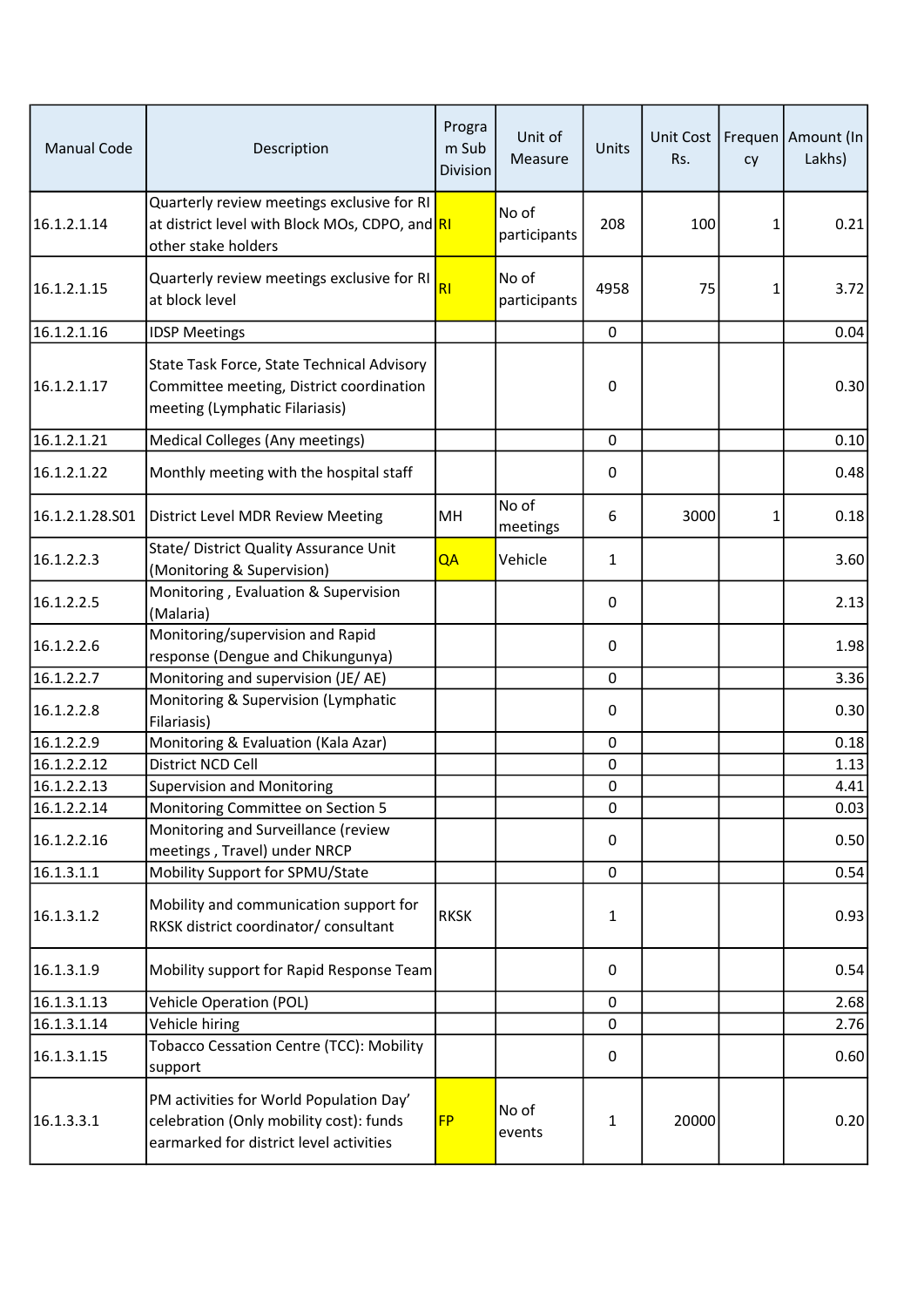| <b>Manual Code</b> | Description                                                                                                                                        | Progra<br>m Sub<br><b>Division</b> | Unit of<br>Measure | Units       | Unit Cost<br>Rs. | cy | Frequen   Amount (In<br>Lakhs) |
|--------------------|----------------------------------------------------------------------------------------------------------------------------------------------------|------------------------------------|--------------------|-------------|------------------|----|--------------------------------|
| 16.1.3.3.2         | PM activities for Vasectomy Fortnight<br>celebration (Only mobility cost): funds<br>earmarked for district level activities                        | <b>FP</b>                          | No of<br>events    | 1           | 5000             |    | 0.05                           |
| 16.1.3.3.3         | Mobility Support for DPMU/District                                                                                                                 |                                    |                    | $\mathbf 0$ |                  |    | 7.92                           |
| 16.1.3.3.5         | Mobility Costs for ASHA Resource<br>Centre/ASHA Mentoring Group (Kindly<br>Specify)                                                                |                                    |                    | 1           |                  |    | 0.10                           |
| 16.1.3.3.7         | Mobility Support for supervision for<br>district level officers.                                                                                   | RI                                 | No                 | 0           |                  |    | 3.00                           |
| 16.1.3.3.8         | MOBILITY: Travel Cost, POL, etc. during<br>outbreak investigations and field visits for<br>monitoring programme activities at DSU<br>on need basis |                                    |                    | 0           |                  |    | 3.00                           |
| 16.1.3.3.10        | Travel expenses - Contractual Staff at<br>District level                                                                                           |                                    |                    | 0           |                  |    | 0.60                           |
| 16.1.3.3.11        | Mobility Support: District Cell                                                                                                                    |                                    |                    | $\mathbf 0$ |                  |    | 1.33                           |
| 16.1.3.3.12        | Medical Colleges (All service delivery to be<br>budgeted under B.30)                                                                               |                                    |                    | $\pmb{0}$   |                  |    | 0.10                           |
| 16.1.3.3.13        | Miscellaneous/Travel                                                                                                                               |                                    |                    | $\pmb{0}$   |                  |    | 3.60                           |
| 16.1.3.3.14        | <b>Enforcement Squads</b>                                                                                                                          |                                    |                    | 0           |                  |    | 0.10                           |
| 16.1.3.3.15        | District Tobacco Control Cell (DTCC):<br><b>Mobility Support</b>                                                                                   |                                    |                    | 0           |                  |    | 1.56                           |
| 16.1.3.3.16        | District NCD Cell (TA, DA, POL)                                                                                                                    |                                    |                    | $\pmb{0}$   |                  |    | 0.66                           |
| 16.1.3.3.17.S01    | Mission Parivar Vikas Campaign                                                                                                                     | <b>FP</b>                          | No of<br>campaign  | 28          | 1000             |    | 0.28                           |
| 16.1.3.4.1         | PM activities for World Population Day'<br>celebration (Only mobility cost): funds<br>earmarked for block level activities                         | <b>FP</b>                          | No of<br>events    | 14          | 1000             |    | 0.14                           |
| 16.1.3.4.2         | PM activities for Vasectomy Fortnight<br>celebration (Only mobility cost): funds<br>earmarked for block level activities                           | <b>FP</b>                          | No of<br>events    | 14          | 1000             |    | 0.14                           |
| 16.1.3.4.3.501     | Mobility for Supportive Supervision At<br><b>Block Level-M&amp;E</b>                                                                               | ME                                 |                    | 0           |                  |    | 55.44                          |
| 16.1.3.4.3.502     | Mobility Support & Commnication cost for<br><b>BCPM</b>                                                                                            | <b>CP</b>                          |                    | 0           |                  |    | 8.57                           |
| 16.1.3.4.5.501     | <b>Communication Cost for HWC Staff</b>                                                                                                            | <b>CP</b>                          |                    | 0           |                  |    | 10.86                          |
| 16.1.3.5.1.S01     | TA/DA of HWC Staff                                                                                                                                 | CP                                 |                    | 0           |                  |    | 10.86                          |
| 16.1.3.5.1.502     | Travel expenses for regular staff under<br><b>NLEP</b>                                                                                             | CD                                 |                    | 0           |                  |    | 0.40                           |
| 16.1.4.1.1         | JSY Administrative Expenses                                                                                                                        | <b>MH</b>                          |                    | $\pmb{0}$   |                  |    | 45.35                          |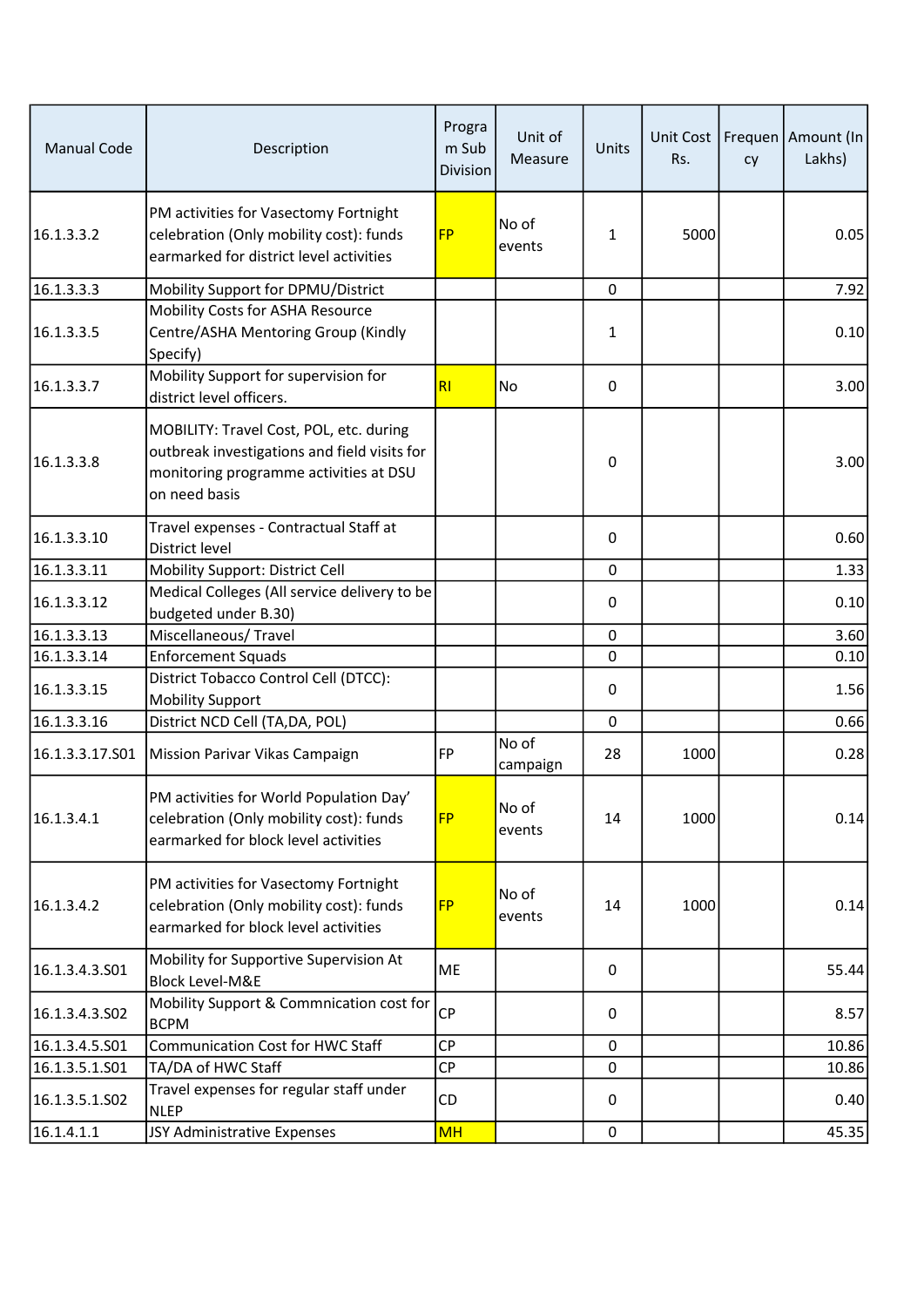| <b>Manual Code</b> | Description                                                                                                        | Progra<br>m Sub<br><b>Division</b> | Unit of<br>Measure    | Units        | Rs.   | cy | Unit Cost   Frequen   Amount (In<br>Lakhs) |
|--------------------|--------------------------------------------------------------------------------------------------------------------|------------------------------------|-----------------------|--------------|-------|----|--------------------------------------------|
| 16.1.4.1.5         | Office expenses on telephone, fax,<br>Broadband Expenses & Other<br>Miscellaneous Expenditures                     |                                    |                       | 0            |       |    | 0.60                                       |
| 16.1.4.1.10        | <b>Office Operation (Miscellaneous)</b>                                                                            |                                    |                       | 0            |       |    | 4.41                                       |
| 16.1.4.1.11        | Tobacco Cessation Centre (TCC): Office<br>Expenses                                                                 |                                    |                       | 0            |       |    | 0.50                                       |
| 16.1.4.2.1         | District Quality Assurance Unit<br>(Operational cost)                                                              | QA                                 |                       | 0            |       |    | 4.92                                       |
| 16.1.4.2.3         | contingency support                                                                                                |                                    |                       | $\mathbf{0}$ |       |    | 2.89                                       |
| 16.1.4.2.4         | Office operation & Maintenance - District<br>Cell                                                                  |                                    |                       | 0            |       |    | 0.42                                       |
| 16.1.4.2.5         | District Cell - Consumables                                                                                        |                                    |                       | 0            |       |    | 0.42                                       |
| 16.1.4.2.6         | Operational expenses of the district centre<br>: rent, telephone expenses, website etc.                            |                                    |                       | 0            |       |    | 0.10                                       |
| 16.1.4.2.8         | District Tobacco Control Cell (DTCC):<br>Misc./Office Expenses                                                     |                                    |                       | 0            |       |    | 4.00                                       |
| 16.1.4.2.9         | District NCD Cell (Contingency)                                                                                    |                                    |                       | $\pmb{0}$    |       |    | 1.00                                       |
| 16.1.4.3.1         | SNCU Data management (excluding HR)                                                                                | <b>CH</b>                          | No of SNCU            | 1            | 60000 | 1  | 0.60                                       |
| 16.1.5.2.1         | Minor repairs and AMC of IT/office<br>equipment supplied under IDSP                                                |                                    |                       | 0            |       |    | 0.10                                       |
| 16.1.5.3.1         | PM activities under Micronutrient<br><b>Supplementation Programme</b>                                              |                                    |                       | $\mathbf{0}$ |       |    | 1.48                                       |
| 16.1.5.3.3         | Concurrent Audit system                                                                                            |                                    |                       | 0            |       |    | 1.38                                       |
| 16.1.5.3.11        | <b>District level Coordination Committee</b>                                                                       |                                    |                       | 0            |       |    | 0.02                                       |
| 16.1.5.3.16.S05    | DPMU Operational Cost (inclusive of Rs.<br>10000/ district / month for RBSK DEIC<br>Manager TA DA)                 |                                    |                       | 1            |       |    | 13.11                                      |
| 16.1.5.3.16.506    | <b>BPMU Oprational Cost</b>                                                                                        |                                    |                       | 14           |       |    | 27.78                                      |
| 16.1.5.3.16.S09    | <b>Oprational Cost for RBSK</b>                                                                                    | <b>RBSK</b>                        | No of DEIC<br>Manager | 0            | 10000 | 1  | 0.10                                       |
| 16.1.5.3.16.S10    | Operational cost of RBSK-MHT                                                                                       | <b>RBSK</b>                        | No of teams           | 0            | 1500  | 1  | 0.42                                       |
| 16.1.5.3.16.S15    | Office & Administrative Expence for State<br>& District Rabies Program                                             |                                    |                       | 0            |       |    | 0.08                                       |
| 16.1.5.3.16.S18    | Office operational cost & other office<br>expences unedr NPCB                                                      | <b>NCD</b>                         |                       | 0            |       |    | 0.93                                       |
|                    | Pol & Opex of DG set of Vaccine Storage at<br>16.1.5.3.16.S22. District level & other Cold Chain Point<br>under RI | RI                                 |                       | 0            |       |    | 0.70                                       |
| 16.2.1.S02         | Data Entry Operator                                                                                                | FP/<br><b>PNDT</b>                 | No.                   | $\mathbf{1}$ |       |    | 2.27                                       |
| 16.3.2.S01         | Mobility Support for HMIS & MCTS Block<br>Level                                                                    | <b>MIS</b>                         |                       | 0            |       |    | 0.50                                       |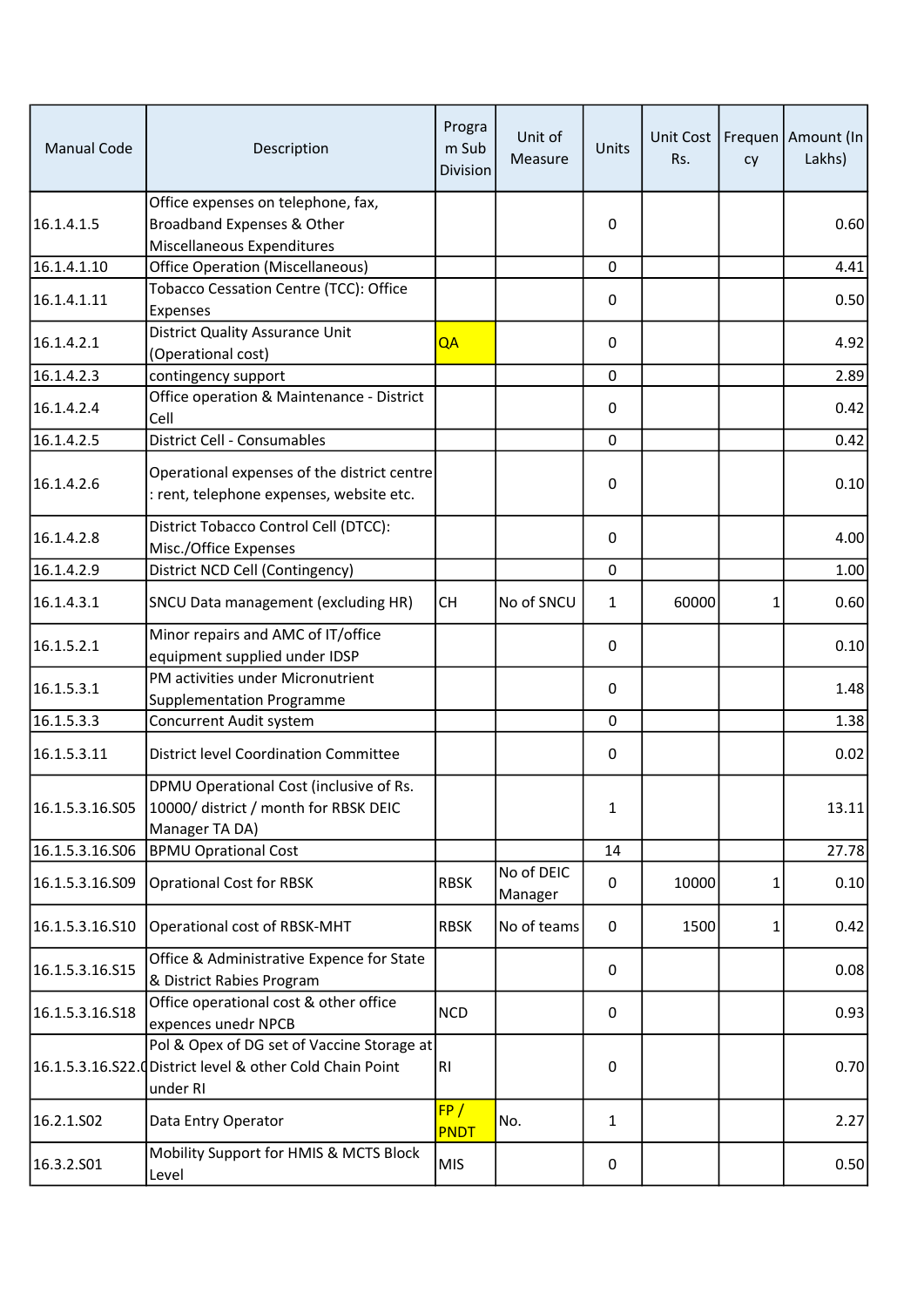| <b>Manual Code</b> | Description                                                             | Progra<br>m Sub<br><b>Division</b> | Unit of<br>Measure | Units          | Unit Cost<br>Rs. | cy | Frequen   Amount (In<br>Lakhs) |
|--------------------|-------------------------------------------------------------------------|------------------------------------|--------------------|----------------|------------------|----|--------------------------------|
| 16.3.3.501         | Operational cost for HMIS & MCTS-AMC                                    | <b>MIS</b>                         |                    | 0              |                  |    | 1.36                           |
| 16.3.3.S02         | Operational cost for HMIS & MCTS-<br>Internet                           | <b>MIS</b>                         |                    | 0              |                  |    | 2.04                           |
| 16.3.3.S03         | Operational cost for HMIS & MCTS-Office<br>Expenditure                  | <b>MIS</b>                         |                    | 0              |                  |    | 2.88                           |
| 16.3.3.S04         | Operational cost for HMIS & MCTS-<br>Recurring Charges for ANMOL Tablet | <b>MIS</b>                         |                    | 340            |                  |    | 12.24                          |
| 16.4.1.1.S09       | Chowkidar Cum Peon-Div PMU                                              | <b>PM</b>                          |                    | 0              |                  |    |                                |
| 16.4.2.1.1.501     | District Programme Manager                                              | PM                                 |                    | 1              |                  |    | 6.39                           |
| 16.4.2.1.1.502     | <b>District Community Process Manager</b>                               | PM                                 |                    | 1              |                  |    | 5.23                           |
| 16.4.2.1.1.S04     | <b>District Accounts Manager</b>                                        | PM                                 |                    | 1              |                  |    | 5.36                           |
| 16.4.2.1.1.S05     | District Data Cum Account Assistant                                     | <b>PM</b>                          |                    | 1              |                  |    | 3.61                           |
| 16.4.2.1.1.S06     | <b>DEIC</b> manager                                                     | <b>RBSK</b>                        |                    | 1              |                  |    | 4.37                           |
| 16.4.2.1.1.S09     | <b>Support Staff</b>                                                    | PM                                 |                    | $\mathbf{1}$   |                  |    | 1.76                           |
| 16.4.2.1.2.501     | <b>RKSK Consultant</b>                                                  | <b>RKSK</b>                        |                    | 1              |                  |    | 4.39                           |
| 16.4.2.1.2.502     | District Consultant(MH)                                                 | MH                                 |                    | $\mathbf 1$    |                  |    | 3.60                           |
| 16.4.2.1.2.S04     | District Hospital Quality Manager                                       | QA                                 |                    | $\overline{2}$ |                  |    | 9.49                           |
| 16.4.2.1.2.505     | <b>District Consultant Quality Assurance</b>                            | QA                                 |                    | $\mathbf 1$    |                  |    | 6.09                           |
| 16.4.2.1.7.501     | <b>Accountant District Hospital</b>                                     | <b>FD</b>                          |                    | 1              |                  |    | 2.95                           |
| 16.4.2.1.8.501     | Programme cum Admin. Asst.                                              | QA                                 |                    | 1              |                  |    | 2.16                           |
| 16.4.2.2.2.501     | District Epidemiologist-CD-IDSP                                         | CD                                 |                    | 0              |                  |    | 8.75                           |
| 16.4.2.2.2.S02     | District Leprosy Consultant-CD-NLEP                                     | CD                                 |                    | 0              |                  |    | 6.06                           |
| 16.4.2.2.3.S01     | Programme Assistants/District Technical<br>Assitant-CD-NVBDCP-AES/JE    | CD                                 |                    | 0              |                  |    | 2.47                           |
| 16.4.2.2.4.S01     | Sr PMDT-TB HIV Coodinators                                              | CD                                 |                    | 0              |                  |    | 4.47                           |
| 16.4.2.2.4.502     | PPM Coordinator                                                         | CD                                 |                    | 0              |                  |    | 0.86                           |
| 16.4.2.2.4.S03     | District Programme Coordinator                                          | CD                                 |                    | 0              |                  |    | 0.96                           |
| 16.4.2.2.5.S01     | District Data Manager-CD-IDSP                                           | CD                                 |                    | 0              |                  |    | 0.61                           |
| 16.4.2.2.6.S01     | Senior Treatment Supervisor(STS)                                        | CD                                 |                    | 0              |                  |    | 45.30                          |
| 16.4.2.2.6.S03     | Senior TB Lab Supervisor(STLS)                                          | CD                                 |                    | $\pmb{0}$      |                  |    | 31.75                          |
| 16.4.2.2.7.S01     | Accountant- Full time                                                   | CD                                 |                    | 0              |                  |    | 0.69                           |
| 16.4.3.1.1.S01     | <b>Block Programme Manager</b>                                          | PM                                 |                    | 14             |                  |    | 53.87                          |
| 16.4.3.1.1.S02     | <b>Block Account Manager</b>                                            |                                    |                    | 14             |                  |    | 44.51                          |
| 16.4.3.1.1.S03     | <b>Block Community Process Manager</b>                                  |                                    |                    | 0              |                  |    | 34.45                          |
| 16.4.3.1.9.503     | Data Entry Operator-HR                                                  |                                    |                    | 4              |                  |    | 9.89                           |
| 16.4.3.1.9.504     | Data Entry Operator-MCTS OPR 820 MIS                                    | <b>MIS</b>                         |                    | 14             |                  |    | 34.45                          |
| 16.4.3.1.9.505     | Data Entry Operator-MIS Outsource                                       | <b>MIS</b>                         |                    |                |                  |    | 0.63                           |
| 16.4.3.1.9.S07     | Data Entry Operator-RI                                                  | <b>RI</b>                          |                    | 0              |                  |    | 2.26                           |
| 16.4.3.1.9.S08     | Data Entry Operator-RNTCP                                               | PM                                 |                    | 0              |                  |    | 3.28                           |
| 16.4.3.1.9.S11     | Data Entry Operator- CD-IDSP                                            | CD                                 |                    | 0              |                  |    | 1.80                           |
| 16.4.3.1.9.S13     | Data Entry Operator- NBCP-District                                      | <b>NCD</b>                         |                    | $\pmb{0}$      |                  |    | 1.45                           |
| 16.4.3.1.9.S18     | Data Entry Operator -CD-AES/JE                                          | CD                                 |                    | 0              |                  |    | 1.92                           |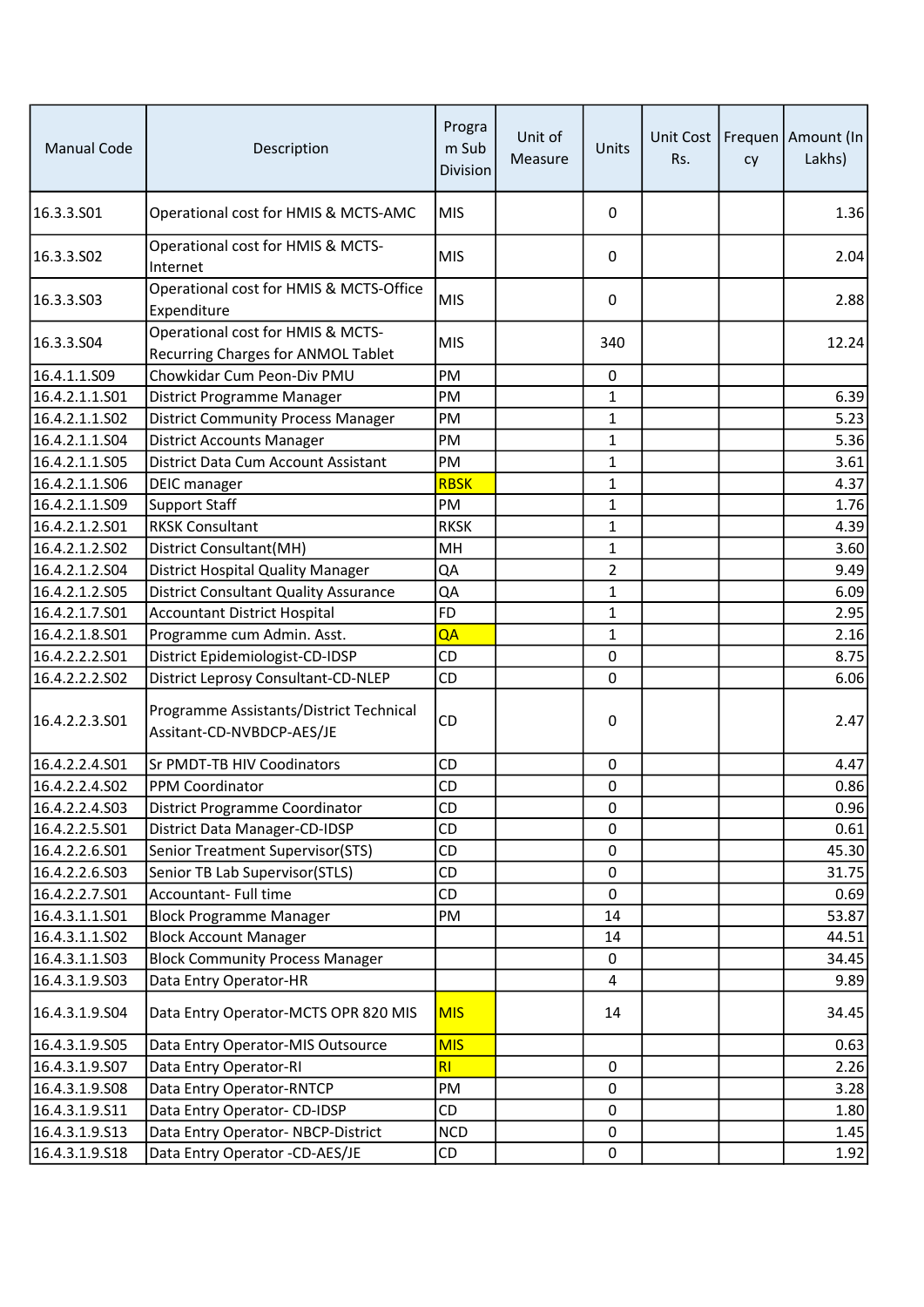| <b>Manual Code</b> | Description                                                             | Progra<br>m Sub<br><b>Division</b> | Unit of<br>Measure      | Units          | Rs.    | cy           | Unit Cost   Frequen   Amount (In  <br>Lakhs) |
|--------------------|-------------------------------------------------------------------------|------------------------------------|-------------------------|----------------|--------|--------------|----------------------------------------------|
| 17.4               | E-rakt kosh- refer to strengthening of<br>blood services guidelines     | <b>BLOOD</b><br><b>CELL</b>        | No of<br>Facility       | 0              | 1000   | 12           | 0.12                                         |
| 17.8.S05           | Internet Cost to ASHA & AF at HWC                                       |                                    |                         | 0              |        |              | 10.51                                        |
| 18.16              | <b>Strengthening of CAC Training Centers</b>                            | FP/CAC                             | No of<br>centres        | 1              | 50000  |              | 0.50                                         |
| 18.17              | Counseling training for Service Provider                                | <b>FP</b>                          | No of<br><b>Batches</b> | 1              | 49540  |              | 0.50                                         |
| 18.23              | <b>NBSU &amp; NBCC Register</b>                                         | <b>CH</b>                          | No of<br>register       | 93             | 350    | 1            | 0.33                                         |
| 18.29              | <b>Uniform Case Sheet of Pediatrics</b>                                 | <b>CH</b>                          | No of<br>format         | 7366           | 14     | 1            | 1.03                                         |
| U.1.3.1            | <b>Operational Expenses of UPHCs (excluding</b><br>rent)                | <b>NUHM</b>                        | No.'s                   | 2              | 8000   | 12           | 1.92                                         |
| U.2.2.1            | Mobility support for ANM/LHV                                            | <b>NUHM</b>                        | No.'s                   | 16             | 500    | 12           | 0.96                                         |
| U.2.3.1            | <b>UHNDs</b>                                                            | <b>NUHM</b>                        | No.'s                   | 16             | 1000   | 12           | 1.92                                         |
| U.2.3.2            | Special outreach camps in slums/<br>vulnerable areas                    | <b>NUHM</b>                        | No.'s                   | 2              | 3250   | 12           | 0.78                                         |
| U.3.1.1.1          | Incentives for routine activities                                       | <b>NUHM</b>                        |                         | 47             |        |              | 11.10                                        |
| U.3.1.1.2          | ASHA incentives for Ayushman Bharat<br>Health & Wellness Centres (H&WC) | <b>NUHM</b>                        |                         | 37             |        |              | 4.44                                         |
| U.3.1.1.3.S01      | Incentive for Health Promotion Day for<br><b>ASHAs</b>                  | <b>NUHM</b>                        | No.'s                   | 37             | 200    | 12           | 0.89                                         |
| U.3.1.1.4          | ASHA Incentive for JSY & Awards for best<br>Performing Urban ASHA       | <b>NUHM</b>                        |                         | 770            |        |              | 2.32                                         |
| U.3.1.2.S02        | ASHA HBNC Module 6 & 7 Training                                         | <b>NUHM</b>                        | No.'s                   | 1              | 88200  | 1            | 0.88                                         |
| U.3.1.3.1          | Other Non-Monetary Incentives Costs<br>(badge, uniform, ID, etc.)       | <b>NUHM</b>                        | No.'s                   | 47             | 500    | 1            | 0.24                                         |
| U.4.1.1.1          | Untied grants to UPHCs Government<br><b>Building</b>                    | <b>NUHM</b>                        | No.'s                   | $\mathbf{1}$   | 175000 | $\mathbf{1}$ | 1.75                                         |
| U.4.1.1.2          | Untied grants to UPHCs Rented Building                                  | <b>NUHM</b>                        | No.'s                   | $\mathbf{1}$   | 100000 | 1            | 1.00                                         |
| U.4.1.4            | Untied grants to MAS                                                    | <b>NUHM</b>                        | No.'s                   | 37             | 5000   | $\mathbf{1}$ | 1.85                                         |
| U.5.1.4.1          | Rent for UPHC                                                           | <b>NUHM</b>                        | No.'s                   | 1              | 17325  | 12           | 2.08                                         |
| U.6.2.1.1          | Procurement of drugs for AB-H&WCs                                       | <b>NUHM</b>                        | No.'s                   | $\overline{2}$ | 130000 | $\mathbf{1}$ | 2.60                                         |
| U.6.2.2.1          | <b>ASHA Drug Kits</b>                                                   | <b>NUHM</b>                        | No.'s                   | 10             | 750    | $\mathbf{1}$ | 0.08                                         |
| U.6.5.1            | Tablets/ software for IT support of<br>Ayushman Bharat H&WC             | <b>NUHM</b>                        |                         | $\overline{2}$ |        |              | 0.20                                         |
| 0.8.1.1.1          | ANMs/LHVs UPHC                                                          | <b>NUHM</b>                        |                         | 16             |        |              | 33.26                                        |
| U.8.1.2.1          | Staff nurse UPHC                                                        | <b>NUHM</b>                        |                         | 3              |        |              | 8.79                                         |
| U.8.1.3.1          | Lab Technicians UPHC                                                    | <b>NUHM</b>                        |                         | $\overline{2}$ |        |              | 4.83                                         |
| U.8.1.4.1          | Pharmacists UPHC                                                        | <b>NUHM</b>                        |                         | $\overline{a}$ |        |              | 6.09                                         |
| U.8.1.8.1.1        | MO at UPHC Full-time                                                    | <b>NUHM</b>                        |                         | 2              |        |              | 13.20                                        |
| U.8.1.10.1         | Other Support staff                                                     | <b>NUHM</b>                        |                         | 4              |        |              | 7.21                                         |
| U.12.1             | Printing activities                                                     | <b>NUHM</b>                        |                         | 47             |        |              | 0.15                                         |
| U.12.2             | Printing activities for H&WC                                            | <b>NUHM</b>                        |                         | 74             |        |              | 1.85                                         |